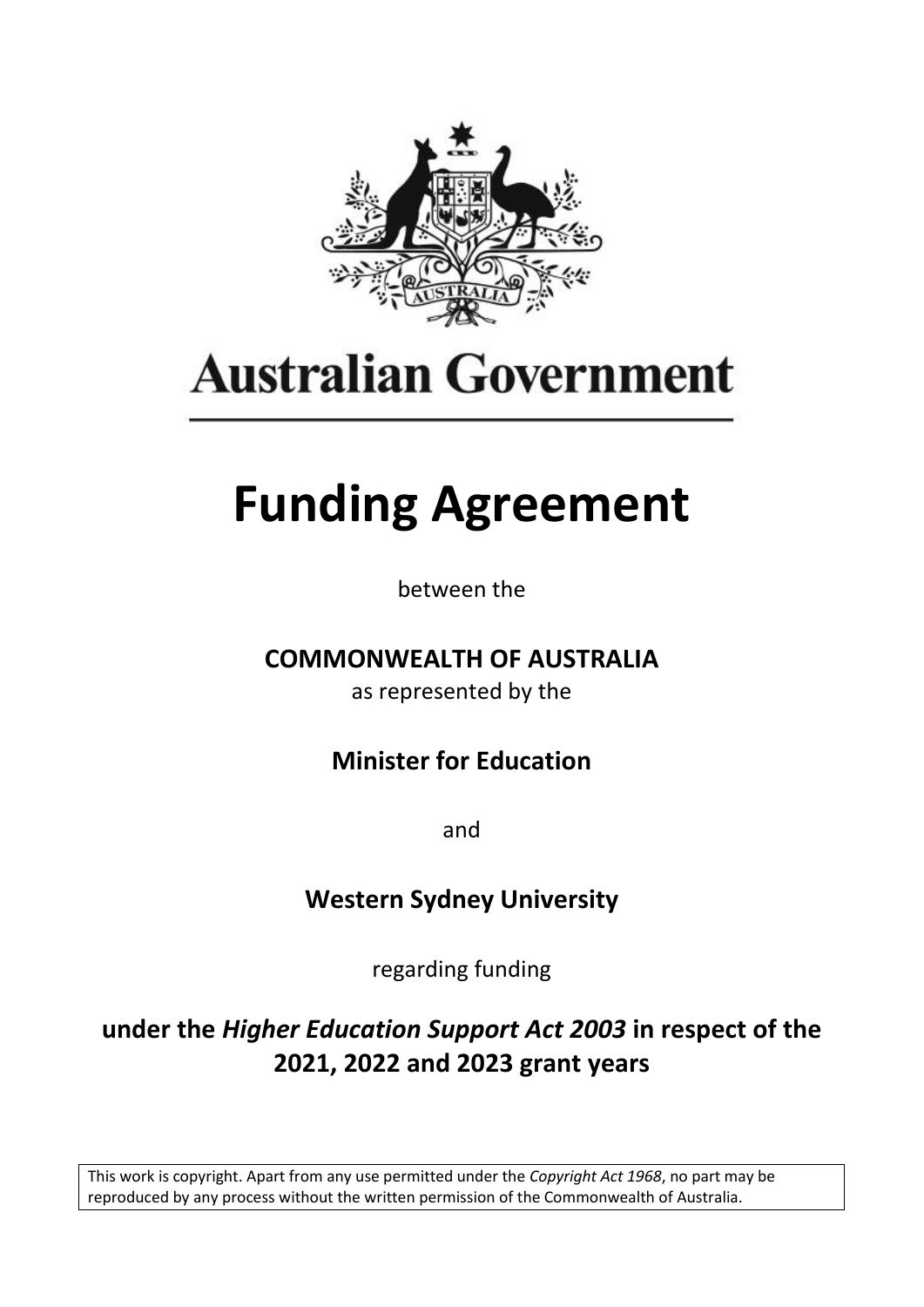This page has been intentionally left blank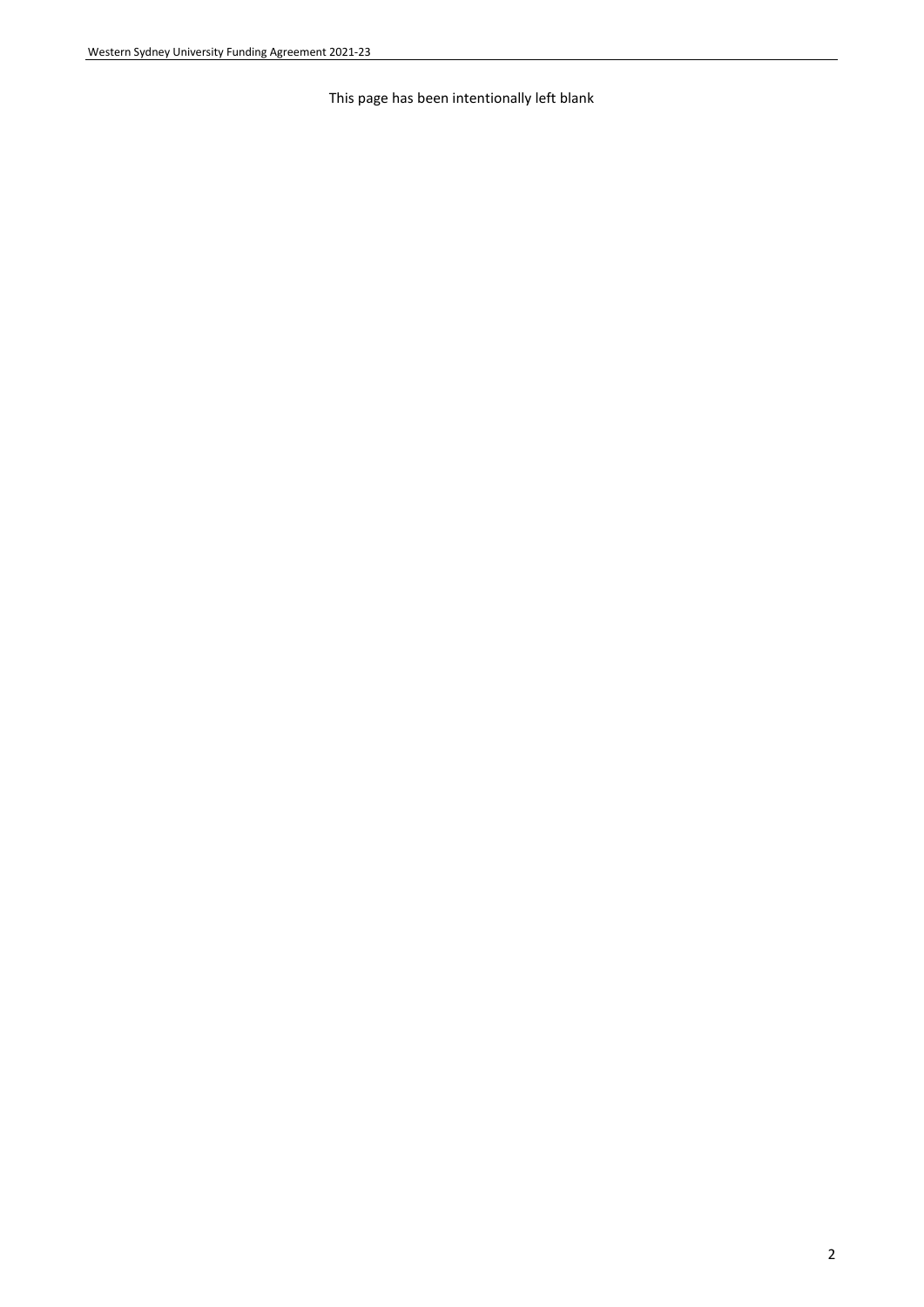# **Parties and Recitals**

**THIS AGREEMENT** is made on the date on which it is executed by the Commonwealth of Australia

# **BETWEEN**

**THE COMMONWEALTH OF AUSTRALIA** represented by the Minister for Education ('the Commonwealth') [ABN 12 862 898 150]

# AND

**Western Sydney University**, **Locked Bag 1797, PENRITH NSW 2751** ('Provider') [ABN 53 014 069 881]

# **RECITALS**

- A. The Provider meets the requirements of paragraph 30-1(1)(a) of HESA.
- B. This funding agreement meets the requirements under subsection 30-25(1) of HESA in respect of the 2021, 2022 and 2023 grant years.
- C. Entering into this agreement is a requirement under subparagraph 30-1(1)(a)(ii) of HESA for a Commonwealth Grant to be payable to the Provider under Part 2-2 of HESA.
- D. Subject to subsections 30-25(2A) and 30-25(2B) of HESA, this funding agreement specifies conditions to which the Commonwealth Grant is subject that are additional to the conditions that apply to the Commonwealth Grant under Division 36 of HESA.
- E. This agreement complements the mission-based compact between both parties setting out how the Provider's mission aligns with the Commonwealth of Australia's goals for higher education.
- F. This agreement also gives the Provider an overview of other Commonwealth funding provided under HESA and relevant legislative instruments. This overview is for information only and is set out in the 'Background and Description of Commonwealth Funding' section that follows.
- G. Under section 36-65 of HESA, the Provider must comply with this funding agreement.

# **BACKGROUND AND DESCRIPTION OF COMMONWEALTH FUNDING**

The Commonwealth of Australia will provide funding under the three broad streams below, as administered by the Department of Education, Skills and Employment (Department), subject to relevant HESA provisions, the conditions of this agreement, and the conditions of any grants provided under each funding stream, which provide the essential building blocks to support world-class teaching and research effort in line with this shared goal. The Provider agrees to use this funding as intended to drive quality higher education and research in the public interest.

# *1. Teaching base grants*

In accordance with Division 33 of HESA and as set out in Part A of this agreement, the Provider will receive a total basic grant amount (TBGA) in Commonwealth Grant Scheme funding, which is an amount up to the sum of the Provider's:

- maximum basic grant amount (MBGA) for higher education courses
	- o may include funding for the Provider to partner with a Regional University Centre (RUC). This funding component is to be used to support the objectives of the RUC.
	- $\circ$  provides a flexible funding envelope within which funding can be moved between disciplines (excluding medicine) and course levels (sub-bachelor, bachelor and postgraduate).
- MBGA for designated higher education courses (currently only courses of study in medicine)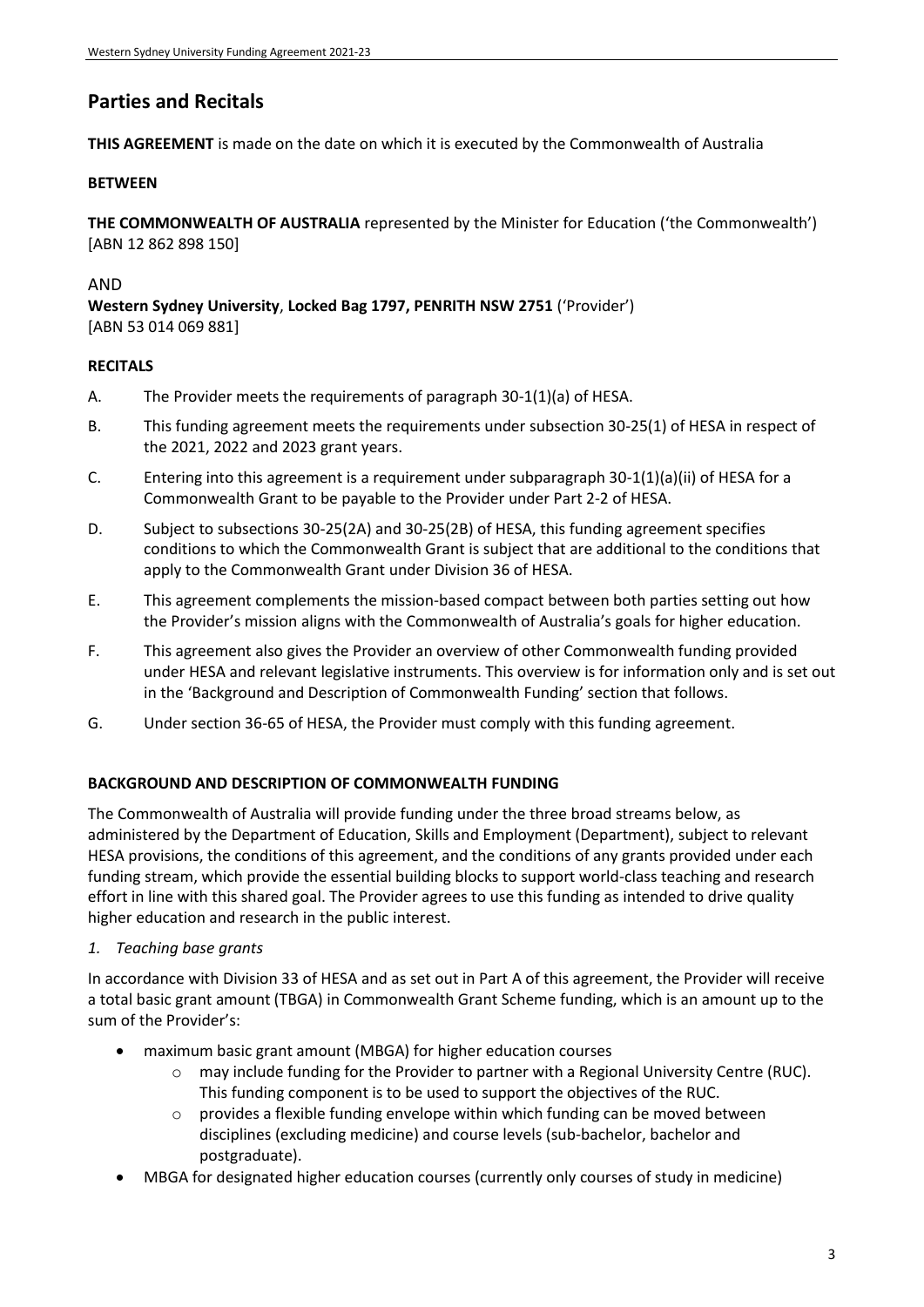• any funding the Provider receives for demand driven higher education courses, calculated in accordance with section 33-5 of HESA and on the basis of the new funding cluster rates commencing on 1 January 2021.

The Provider may also receive other loading amounts as specified in paragraph 33-1(1)(b) of HESA, and worked out in accordance with the *Commonwealth Grant Scheme Guidelines 2020*. The Transition Fund Loading will be provided in accordance with the *Commonwealth Grant Scheme Guidelines 2020.*

*2. Research base grants*

The Research Block Grants are calculated in accordance with Part 2-3 (Other grants) and 2-4 (Commonwealth scholarships) of HESA and comprise two components:

- The Research Training Program (RTP), which supports the training of students undertaking Research Doctorate and Research Masters courses, as set out in the *Commonwealth Scholarships Guidelines (Research) 2017*.
- The Research Support Program (RSP), which provides a flexible funding stream to assist eligible providers with the systemic costs of university research, as set out in the *Other Grants Guidelines (Research) 2017*.

Grants for the relevant program will be made to eligible providers through the relevant instrument and on the conditions set out in the relevant instrument. If the provider reports any unspent RSP grant amounts to the Department in relation to the 2021 grant year, the Department will approve the rollover of any unspent amounts into the 2022 grant year. Further, if the Provider spends RSP grant amounts on RTP scholarships, the conditions set out in *Commonwealth Scholarships Guidelines (Research) 2017* apply to these scholarships.

# *3. Engagement base grants*

There are three grants available to eligible providers under this funding stream that have been established as programs under the *Other Grants Guidelines (Education) 2012*:

- The National Priorities and Industry Linkage Fund (NPILF) which supports the vital functions of engagement with industry, development of industry-relevant course material, optimisation of the course mix for local economies, and provision of work-integrated learning opportunities for students.
- The Indigenous, Regional and Low Socio-Economic Status Attainment Fund (IRLSAF) which supports initiatives to improve access and participation for groups in the population with lower participation and attainment rates, including Indigenous persons, students from low socio-economic backgrounds, and those from regional areas and remote areas. Refer to Appendix 3 for further details.
- The National Institutes Program which provides funding to eligible providers to support national institutes.

Conditions applying to the relevant program are set out in the *Other Grants Guidelines (Education) 2012* and the conditions of grant (if any) made by the Minister. Grants under the relevant program will be made to eligible providers under the *Other Grants Guidelines (Education) 2012*.

Eligible providers may also receive grants under Part 2-3 (Other grants) of HESA in relation to the Tertiary Access Payment (TAP). The TAP provides a one-off, non-indexed, means-tested payment to school-leavers from outer regional or remote areas who relocate more than 90 mins to undertake full-time, higher-level tertiary education (Certificate IV or above). Conditions applying to grants for the TAP will be set out in the conditions of grant made by the Minister.

The Provider may also receive other grants for ad hoc programs or projects under Part 2-3 (Other grants) of HESA and/or the *Other Grants Guidelines (Education) 2012*. Conditions applying to these grants are set out in the *Other Grants Guidelines (Education) 2012* and/or the conditions of grant (if any) made by the Minister.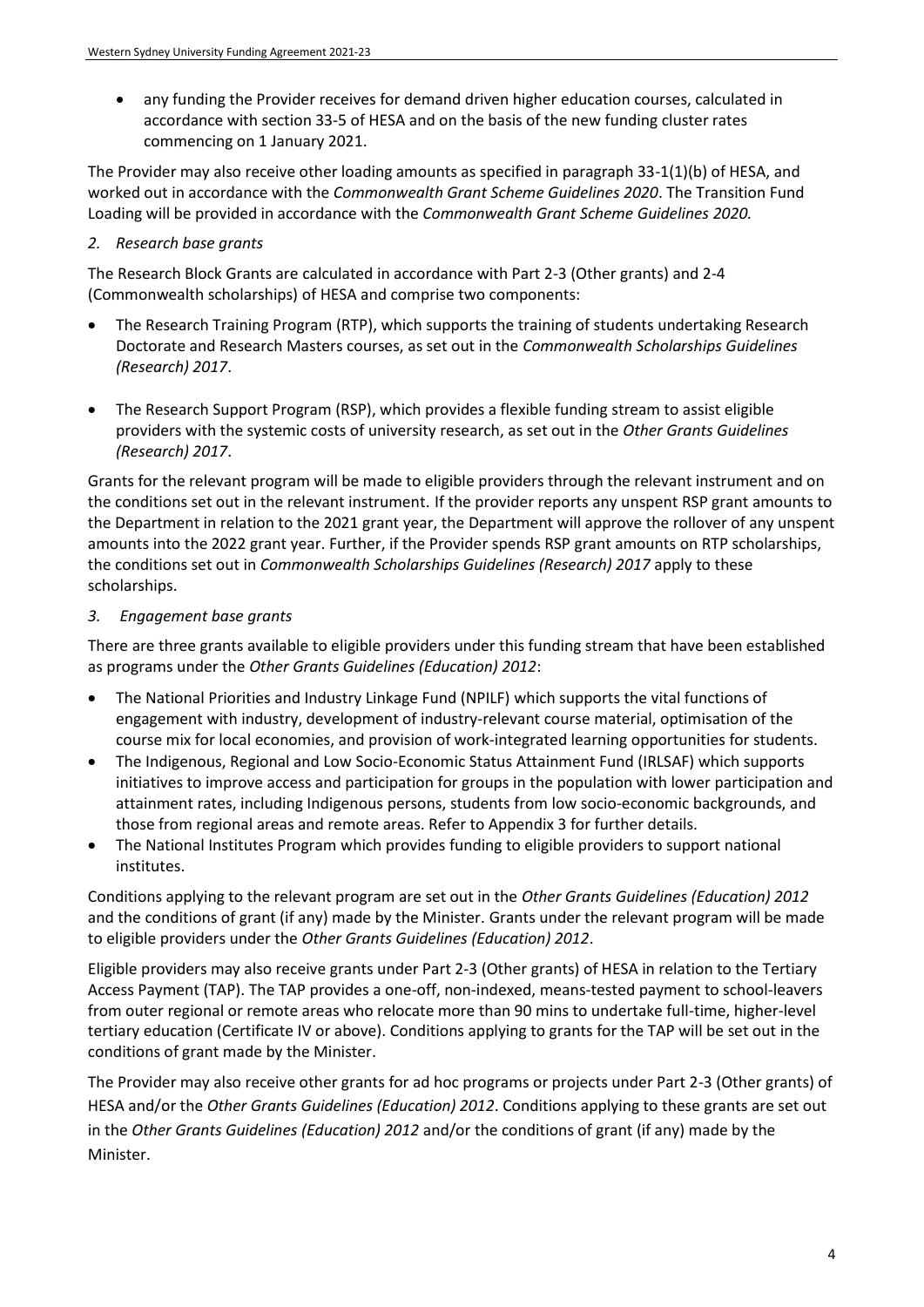#### *Indicative maximum funding amounts*

Indicative maximum funding amounts for each of these funding streams are shown in the following table. The table does not include amounts for any ad hoc grants made under Part 2-3 (Other grants) of HESA and/or the *Other Grants Guidelines (Education) 2012*. The amounts in the table are included for reference only and are not intended to pre-empt or otherwise affect the making of any grant under, or in accordance with, HESA, the *Commonwealth Grant Scheme Guidelines 2020*, the *Other Grants Guidelines (Education) 2012*, the *Other Grants Guidelines (Research) 2017* or the *Commonwealth Scholarships Guidelines (Research) 2017*. The amount of funding the Provider actually receives will be calculated based on HESA and the relevant legislative instrument.

| <b>Funding</b>                                                                                                                                    | 2021 (\$m)                       | 2022 (\$m)                        | 2023 (\$m)                        |
|---------------------------------------------------------------------------------------------------------------------------------------------------|----------------------------------|-----------------------------------|-----------------------------------|
| 1. Teaching                                                                                                                                       |                                  |                                   |                                   |
| Higher education courses<br>(MBGA funding envelope,<br>including an amount<br>contingent on meeting<br>performance-based funding<br>requirements) | \$295,663,399                    | \$273,833,396                     | \$268,951,006                     |
| Additional amounts for RUCs<br>(included in the Provider's<br><b>MBGA</b> for higher education<br>courses shown above)                            | N/A                              |                                   |                                   |
| MBGA for designated higher<br>education courses<br>(medicine)                                                                                     | \$13,608,000                     | \$13,893,363                      | \$14,184,512                      |
| Any funding for demand<br>driven higher education<br>courses<br>(amounts to be paid based<br>on actual student<br>enrolments)                     | $$0*$<br>Will be paid on actuals | Will be paid on actuals           | Will be paid on actuals           |
| <b>Transition Fund Loading</b>                                                                                                                    | \$16,659,373                     | \$9,478,656                       | \$2,020,854                       |
| <b>Medical Student Loading</b>                                                                                                                    | \$746,245                        | \$750,476**                       | \$753,000**                       |
| 2. Research                                                                                                                                       |                                  |                                   |                                   |
| Research Training Program                                                                                                                         | \$12,467,355                     | To be determined prior to<br>2022 | To be determined prior<br>to 2023 |
| Research Support Program                                                                                                                          | \$17,594,125                     | To be determined prior to<br>2022 | To be determined prior<br>to 2023 |
| 3. Engagement                                                                                                                                     |                                  |                                   |                                   |
| <b>NPILF</b>                                                                                                                                      | \$8,750,000                      |                                   |                                   |
| <b>IRLSAF</b>                                                                                                                                     | \$10,956,086                     |                                   |                                   |

#### **Table 1: Summary of indicative maximum funding amounts**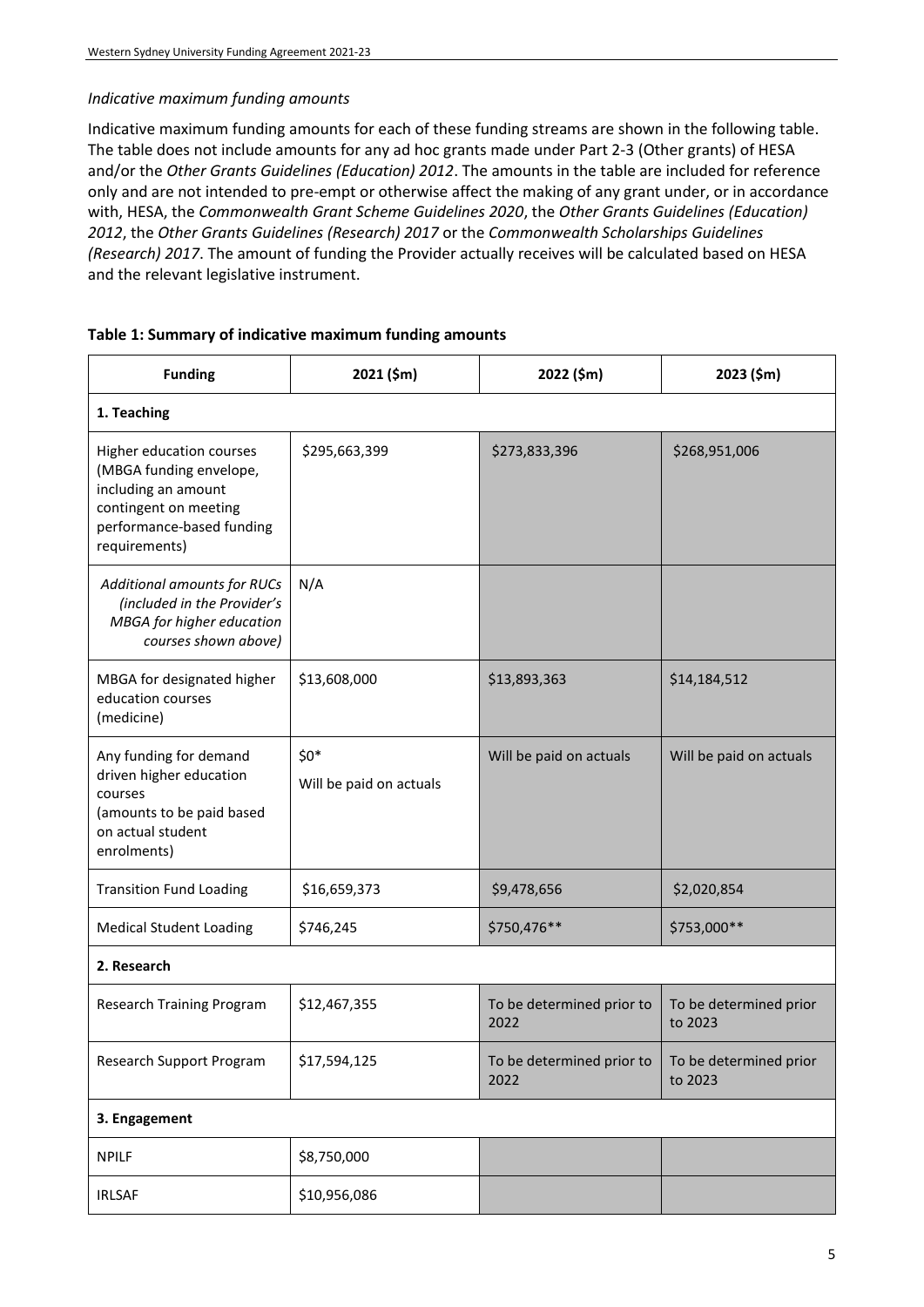| <b>Funding</b>                 | $2021$ (\$m)  | 2022 (\$m)                        | 2023 (\$m)                        |
|--------------------------------|---------------|-----------------------------------|-----------------------------------|
| <b>Tertiary Access Payment</b> | \$175,000***  | To be determined prior to<br>2022 | To be determined prior<br>to 2023 |
| <b>Total</b>                   | \$376,619,583 |                                   |                                   |

**\*Demand driven higher education courses funding note:** The initial demand driven higher education courses advance payment has been based on the University's equivalent full-time student load estimate provided to the Department in December 2020. This advance payment will be revised based on estimates received from the University in April and October 2021. The demand driven advance is expected to be reconciled against actual data in mid-2022.

**\*\*Medical Student Loading note**: the amounts for the 2022 and 2023 Grant Years are estimates, which are based on the current allocation of medical Commonwealth supported places. These amounts will be revised when data becomes available.

#### **\*\*\* The TAP grant funds are in two parts:**

- (a) grant funds for scholarships to students of \$150,000 for 30 scholarships
- (b) grant funds for TAP program administration of \$25,000 to undertake promotion, administration and reporting activities
- (c) To ensure as many students as possible have access to a payment, the Department will assess the utilisation of scholarships at all universities in April 2021 and reallocate unused scholarships proportionately to universities with excess demand.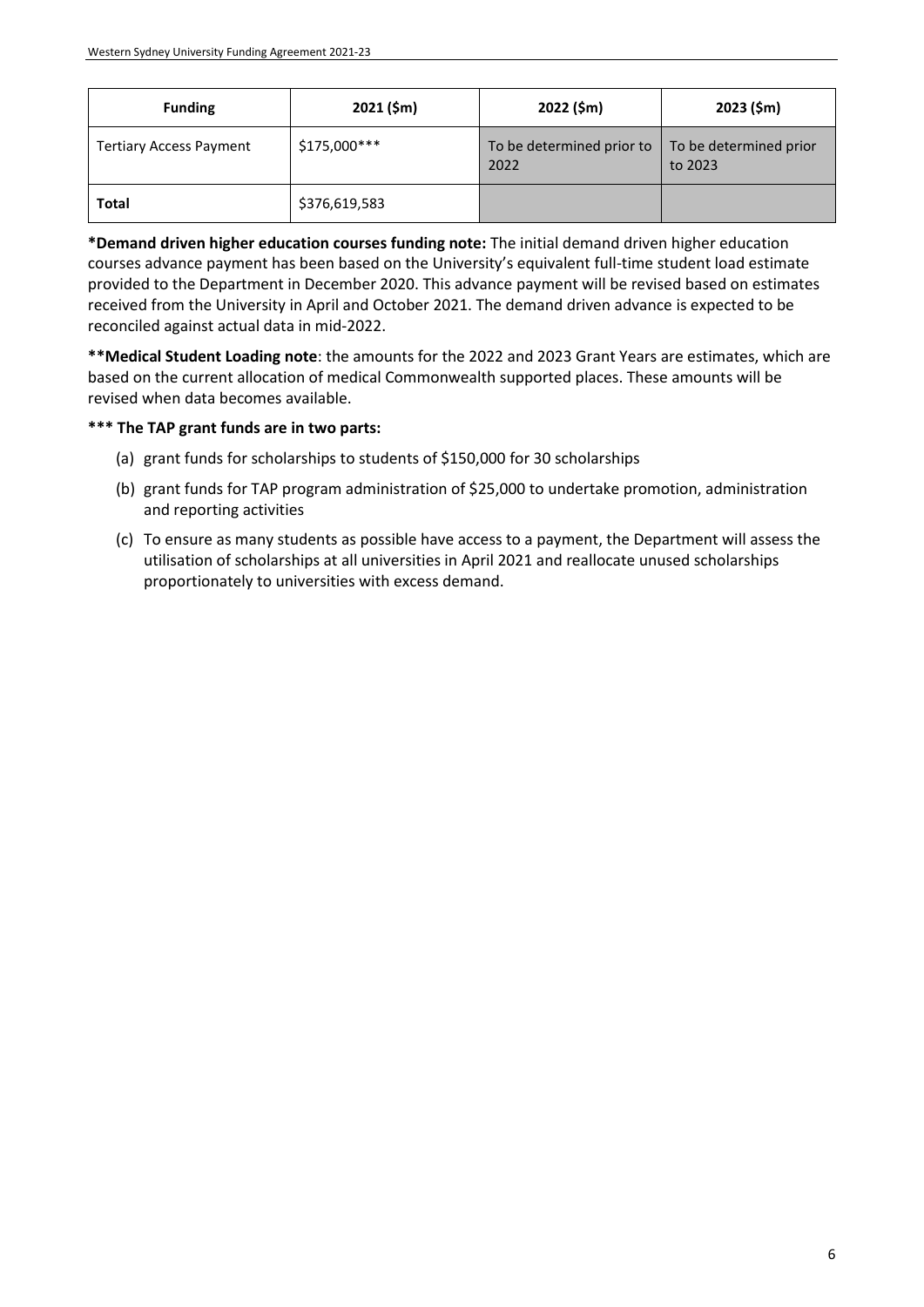# **NOW IT IS AGREED** as follows:

# **PART A: Commonwealth Grant Scheme funding**

*Commonwealth Grant Scheme funding amount and payment arrangements*

- 1. The Commonwealth will pay to the Provider the CGS funding amount for the 2021, 2022 and 2023 grant years, calculated in accordance with Division 33 of HESA.
- 2. The Commonwealth will notify the Provider before the start of the relevant Grant Year covered by this agreement about the CGS advances in respect of amounts expected to become payable to the Provider for the relevant Grant Years under subsection 164-10(1) of HESA for:
	- 2.1. higher education courses;
	- 2.2. designated higher education courses; and
	- 2.3. demand driven higher education courses.
- 3. Amounts payable as CGS advances may be adjusted throughout the relevant Grant Year based on information provided to the Commonwealth by the Provider.
- 4. CGS advances made in respect of a Grant Year will be reconciled with CGS funding payable to the Provider for the relevant year. This reconciliation will occur in the year following the Grant Year when actual student enrolment data for the Grant Year is finalised and provided to the Commonwealth. If the amount of an advance paid to the Provider exceeds the amount that becomes payable to the Provider, the Commonwealth will seek recovery of the overpaid amount from the Provider under subsection 164-10(1A) of HESA.
- 5. To ensure the Provider is able to keep operating and employing staff in the aftermath of the COVID-19 pandemic, the Commonwealth has created the Higher Education Continuity Guarantee (HECG) as a program under the *Other Grants Guidelines (Education) 2012*. The Commonwealth will provide grants to eligible providers under the HECG for the Grant Years 2021, 2022 and 2023. The HECG has colloquially been referred to as the 'CGS funding guarantee' for the relevant Grant Years.

# *Estimates of Commonwealth supported places*

6. The Provider must provide accurate and timely estimates of Commonwealth supported places, including the number of grandfathered students and non-grandfathered students expected to study in Commonwealth supported places, for the current year and future years, as required by the Commonwealth.

# *Provision of other data*

7. The Provider must provide data relating to revised transparency arrangements as requested, including in relation to admissions processes and the cost of teaching and scholarship. This includes providing the data in the form and at the times required by the Commonwealth to support the national admissions platform.

#### **Section One: Higher education courses**

#### *Maximum basic grant amount for higher education courses*

8. The maximum basic grant amounts for higher education courses, specified for the purposes of paragraph 30-27(1)(a) of HESA, for the Grant Years covered by this agreement, are set out in Table 1a of Appendix 1. Appendix 1 also contains additional conditions in relation to the maximum basic grant amount for higher education courses with which the Provider must comply.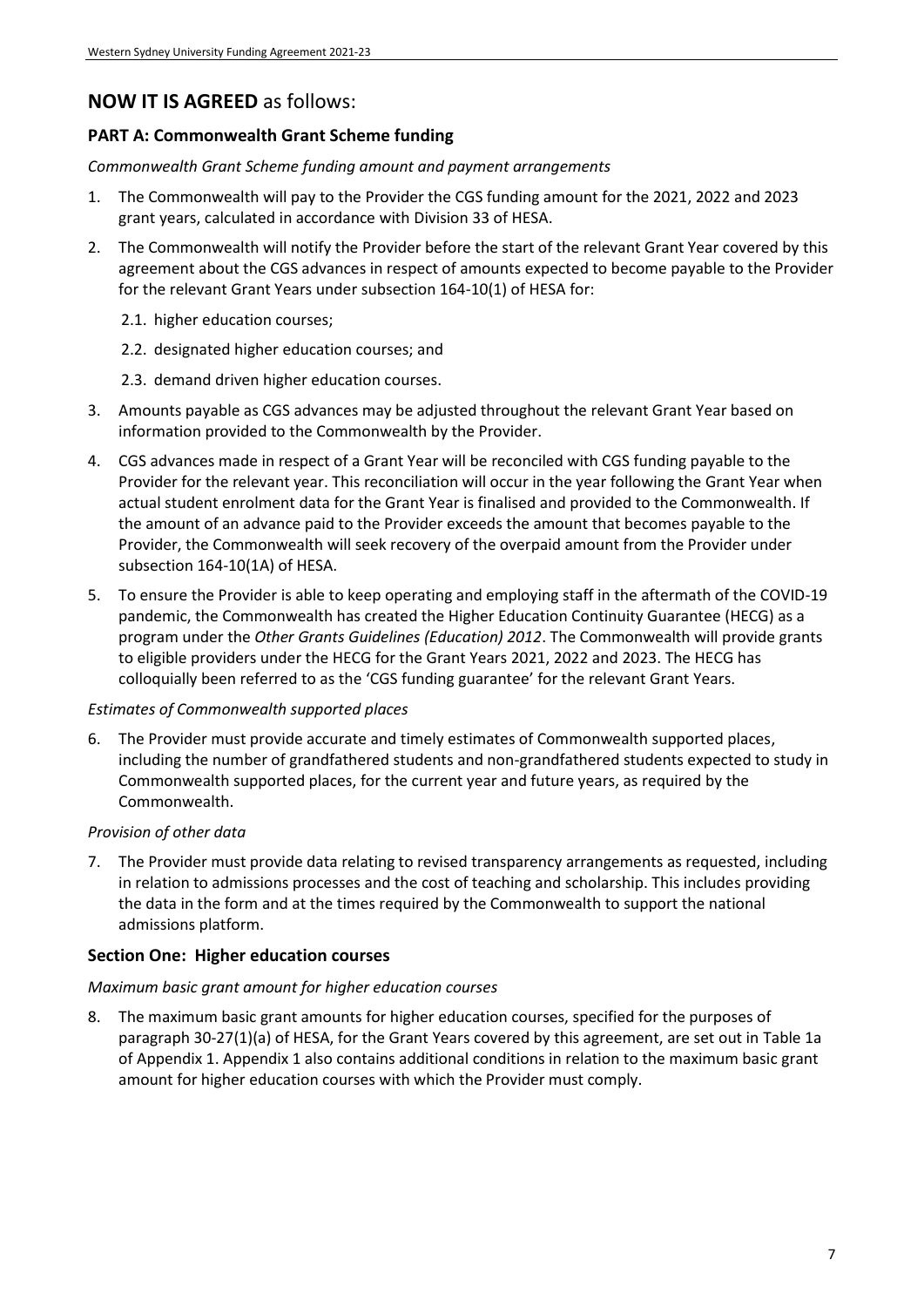#### *Trading Commonwealth supported places with another provider*

- 9. The Provider may trade Commonwealth supported places for its higher education courses with another Provider, subject to the transaction being cost neutral and receiving approval from the Commonwealth.
- 10. If a trade occurs, both providers must notify the Commonwealth in writing by 31 March of the year for which the trade applies and in advance of the census date for the traded places.
- 11. Both providers must demonstrate arrangements are in place to take into account the number of places required in the pipeline of enrolments beyond the transfer to ensure students can complete their courses.
- 12. If approved by the Commonwealth, each Provider's funding agreement will be updated to reflect the trade (including to make changes to each Provider's MBGA for higher education courses). The trade will not be effective until the required changes are made to each Provider's funding agreement.

# **Section Two: Designated higher education courses**

#### *Maximum basic grant amount for designated higher education courses*

13. The maximum basic grant amounts for designated higher education courses, specified for the purposes of paragraph 30-27(1)(b) of HESA, for the Grant Years covered by this agreement, are set out in Appendix 2.

#### *Allocation of Commonwealth supported places for designated higher education courses in medicine*

- 14. The total number of Commonwealth supported places for designated higher education courses in medicine allocated to the Provider under paragraph 30-10(1)(a), and for the purposes of subparagraph 30-25(3)(a)(iii) of HESA, for the 2021 Grant Year is set out in Table 2a of Appendix 2. For the purposes of paragraph 30-25(3)(c), this allocation is the maximum number of Commonwealth supported places for designated higher education courses in medicine provided by the Provider which can have a medical student loading in the relevant Grant Year.
- 15. The total number of Commonwealth supported places for designated higher education courses in medicine allocated to the Provider under paragraph 30-10(1)(a), and for the purposes of subparagraph 30-25(3)(a)(iii) of HESA, for the 2022 Grant Year is set out in Table 2b of Appendix 2. For the purposes of paragraph 30-25(3)(c), this allocation is the maximum number of Commonwealth supported places for designated higher education courses in medicine provided by the Provider which can have a medical student loading in the relevant Grant Year.
- 16. The total number of Commonwealth supported places for designated higher education courses in medicine allocated to the Provider under paragraph 30-10(1)(a), and for the purposes of subparagraph 30-25(3)(a)(iii) of HESA, for the 2023 Grant Year is set out in Table 2c of Appendix 2. For the purposes of paragraph 30-25(3)(c), this is the maximum number of Commonwealth supported places for designated higher education courses in medicine provided by the Provider which can have a medical student loading in the relevant Grant Year.
- 17. The number of domestic annual completions for the Provider's designated higher education courses in medicine in 2021 are 101, 2022 are 101 and 2023 are 101. The Provider must not change its designated higher education course or courses in medicine in ways that will change the number of domestic annual completions for the course or courses.
- 18. The Provider must not admit commencing domestic full fee paying students in its designated higher education courses in medicine.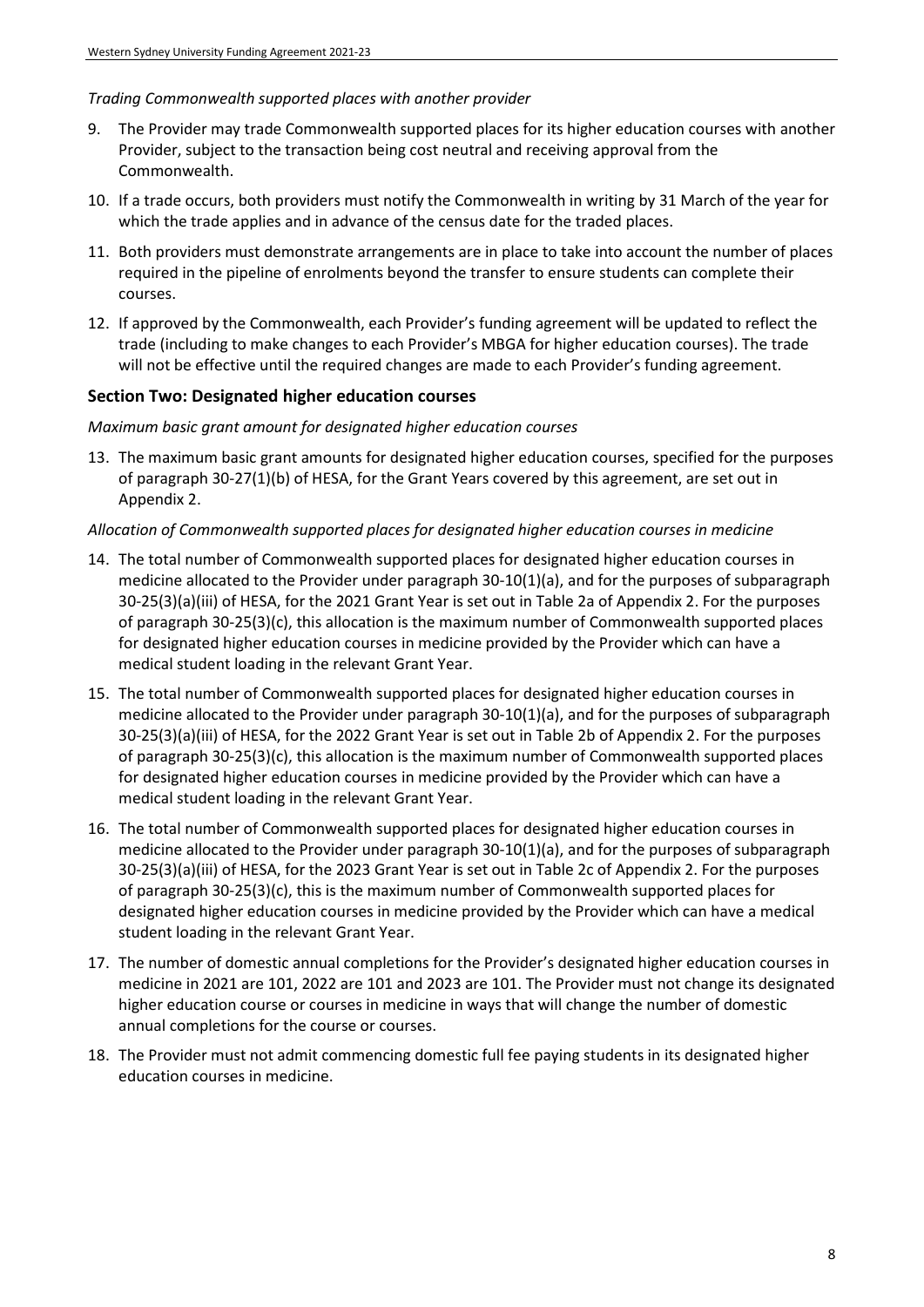- 19. The maximum amount of medical student loading payable to the Provider for the relevant Grant Years is:
	- For 2021: \$746,245
	- For 2022: \$750,476
	- For 2023: \$753,000

Note: the amounts for the 2022 and 2023 Grant Years are estimates, which are based on the current allocation of medical Commonwealth supported places. These amounts will be revised when data becomes available.

# *Bonded Medical Program*

- 20. The total number of Commonwealth supported places for higher education courses in medicine includes the number of Bonded Medical Places (BMP) Scheme, Medical Rural Bonded Scholarship (MRBS) Scheme and the reformed Bonded Medical Program (commencing 1 January 2020) places.
	- 20.1. From 1 January 2021, the Provider must allocate 28.5 per cent of all commencing Commonwealth supported places for higher education courses in medicine to Bonded Medical Program students for the calendar year. Commencing with the 2020 intake, the number of Bonded Medical Program places may be averaged over a period of three consecutive calendar years to calculate 28.5 per cent.
	- 20.2. From 1 January 2021, the bonded places provided under the Bonded Medical Program must be used for Bonded Medical Program students only. Non-bonded and fee paying places must not be used for bonded students.
	- 20.3. From 1 January 2021, the BMP Scheme will cease. The bonded places previously provided under the BMP and MRBS Schemes must continue to be used for BMP and MRBS students until they complete their higher education course in medicine.
	- 20.4. The MRBS Scheme places, which ceased in 2015, are separate from the BMP Scheme places. Students who were granted a MRBS Scheme place and are currently undertaking a higher education course in medicine cannot be counted towards the BMP Scheme's 28.5 per cent requirement.

# **Section Three: Transition Fund Loading**

# *Amount of Transition Fund Loading payable to the Provider*

- 21. The amount of Transition Fund Loading payable to the Provider for the relevant Grant Years is calculated using the formula in the CGS Guidelines and is estimated as:
	- For 2021: \$16,659,373
	- For 2022: \$9,478,656
	- For 2023: \$2,020,854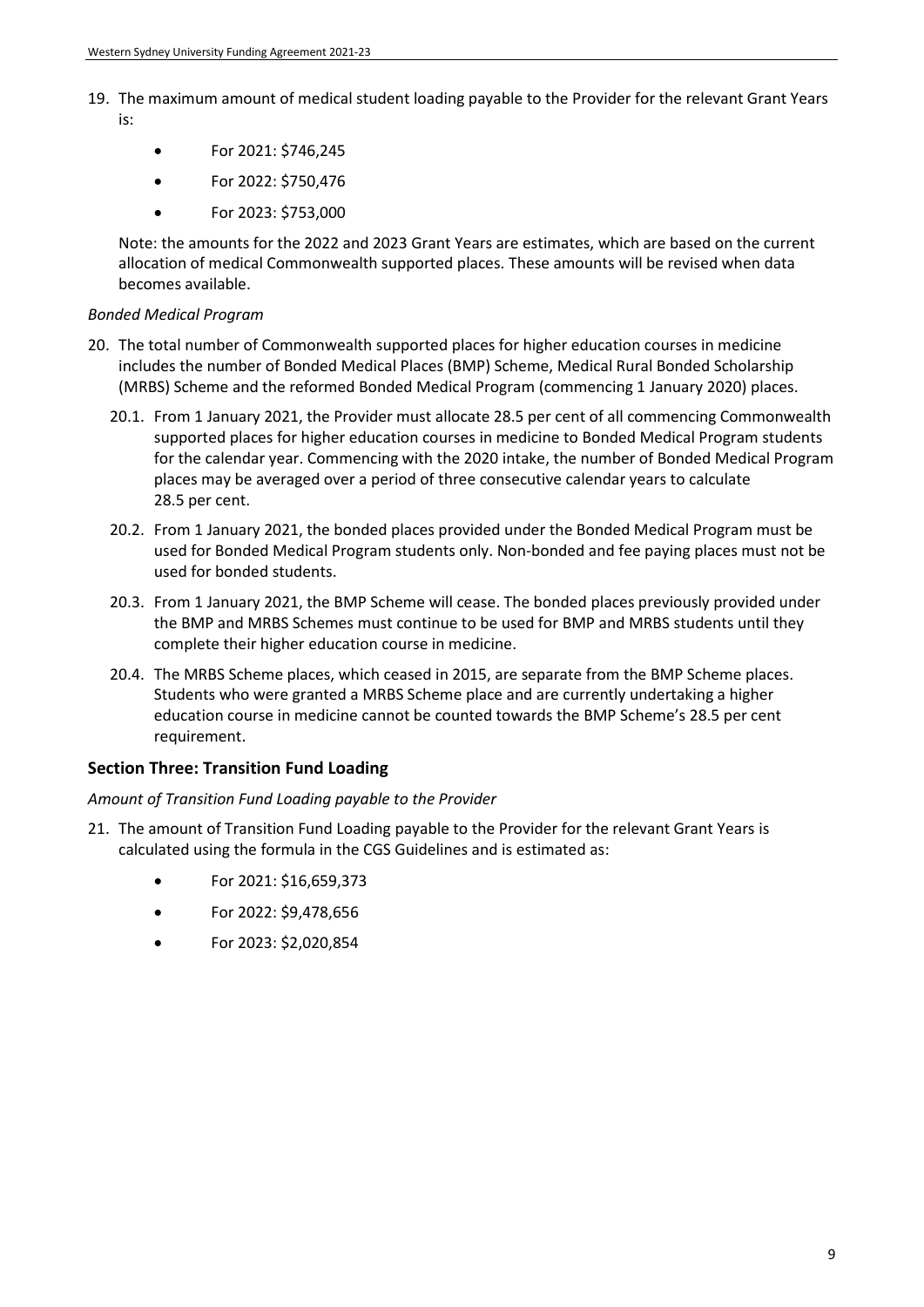# **PART B: Other conditions and requirements**

#### *Clinical placements and practicums*

- 22. For a course that is accredited under section 49 of the National Law, the Provider must ensure that each student enrolled in the course has access to clinical placements in accordance with the approved accreditation standard for the profession.
- 23. For a course that provides a pathway to professional certification or registration, where that certification or registration requires the completion of a clinical or practicum placement (for example in initial teacher education, engineering, social work) the Provider must ensure that each student enrolled in that course has access to clinical placements or practicums in accordance with the relevant professional accreditation standards.

# *New campuses and campus closures*

- 24. The Provider must obtain the Commonwealth's prior written approval if the Provider proposes to enrol Commonwealth supported students in a course of study that is, or is to be undertaken, primarily at an educational facility, other than one of the Provider's campuses listed below in Table 2 or approved educational facilities listed below in Table 3.
- 25. Similarly, if the Provider proposes to close a campus or approved educational facility where Commonwealth supported students are enrolled, the Provider must obtain the Commonwealth's prior written approval.

#### **Table 2: Provider's campuses**

| Name of campus  |             |  |  |
|-----------------|-------------|--|--|
| Bankstown       | Blacktown   |  |  |
| Campbelltown    | Westmead    |  |  |
| Parramatta City | Liverpool   |  |  |
| Penrith         | Sydney City |  |  |
| Hawkesbury      | Lithgow     |  |  |
| Parramatta      |             |  |  |

# **Table 3: Approved educational facility**

| Name of educational facility                                                                    |
|-------------------------------------------------------------------------------------------------|
| Western Sydney University College facilities - Western Sydney University campuses listed above. |

*Closures of courses*

- 26. Before closing any of the following types of undergraduate and postgraduate courses of study in which Commonwealth supported students have been enrolled for more than two years (including a major within a course of study), the Provider must consult the Commonwealth and obtain the Commonwealth's approval for the closure of the course:
	- 26.1. courses that prepare students for entry to any occupation that is experiencing a Skills Shortage;
	- 26.2. courses the closure of which would be likely to create a Skills Shortage in an occupation because the Provider is the sole or dominant provider of the national skill base for that occupation;
	- 26.3. specialised courses directed at the regional economy, the closure of which is likely, in the Commonwealth's opinion, to create serious detriment to the skills base of a regional economy; and
	- 26.4. courses in areas of priority under the Job-ready Graduates package, for example in science, engineering, computing, allied health, education and languages.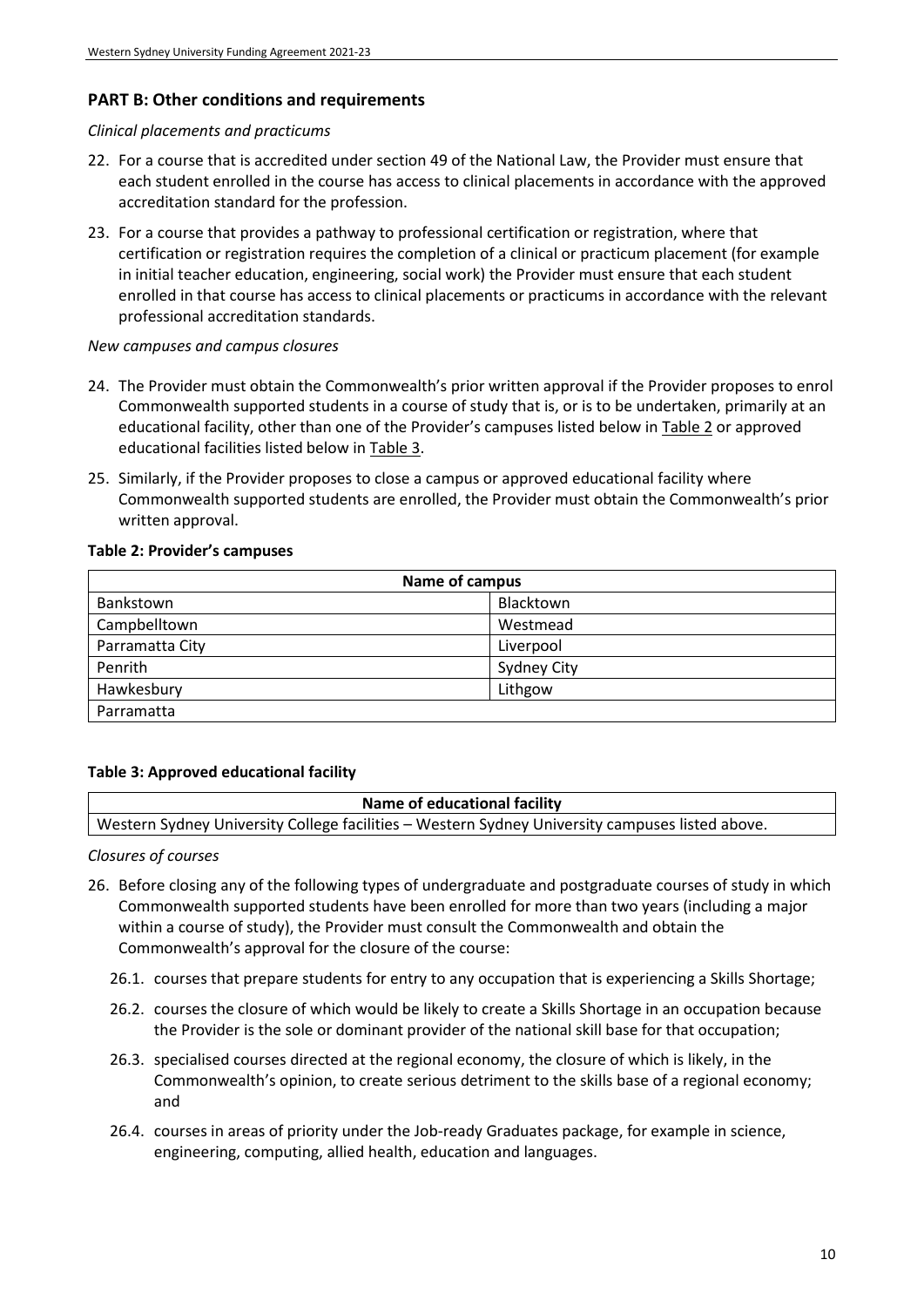- 27. In making a decision to approve a course closure under clause 26, the Commonwealth will:
	- 27.1. seek to reach a mutually agreeable arrangement with the Provider regarding the course closure;
	- 27.2. have regard to student demand for the course, the financial viability of the course, the justification provided for a proposed course closure by the Provider and other relevant factors;
	- 27.3. assist the Provider to explore options to retain the course, including through cooperation with another provider or the movement of Commonwealth supported places to another provider (where applicable); and
	- 27.4. not unreasonably withhold approval for a course closure so as to place an unreasonable financial burden on the Provider or place the Provider in a financially unviable position in regard to the Provider's overall financial status.

#### *Applicable law and jurisdiction*

- 28. The laws of the Australian Capital Territory apply to the interpretation of this agreement.
- 29. The parties agree to submit to the non-exclusive jurisdiction of the courts of the Australian Capital Territory and any courts which have jurisdiction to hear appeals from any of these courts in respect to any dispute under this agreement.

#### *Entire agreement, variation and severance*

- 30. This agreement and the HESA record the entire agreement between the parties in relation to its subject matter. Any previous agreement covering the relevant Grant Years is terminated and replaced by this agreement on the date this agreement is made.
- 31. Except for action the Commonwealth is expressly authorised or required to take elsewhere in this agreement or HESA, no variation of this agreement is binding unless it is agreed in writing and signed by the parties.
- 32. If a court or tribunal says any provision of this agreement has no effect or interprets a provision to reduce an obligation or right, this does not invalidate, or restrict the operation of, any other provision.

#### *Notices*

- 33. A party giving notice under this agreement must do so in writing or by Electronic Communication:
	- 33.1. if given by the Provider, marked for the attention of the First Assistant Secretary of the Higher Education Division of the Department of Education, Skills and Employment or other person as notified in writing by the Commonwealth to the Provider; or
- 33.2. if given by the Commonwealth, marked for the attention of the Vice-Chancellor and President or other person as notified in writing by the Provider to the Commonwealth; and must be hand delivered or sent by pre-paid post or Electronic Communication to the address specified in this clause.

The address for notices to the Commonwealth is:

First Assistant Secretary Higher Education Division Department of Education, Skills and Employment 50 Marcus Clarke Street GPO Box 9880 CANBERRA ACT 2601 Email: [cgs@dese.gov.au](mailto:cgs@dese.gov.au)

The address for notices to the Provider is:

Locked Bag 1797 PENRITH NSW 2751 [b.glover@westernsydney.edu.au](mailto:b.glover@westernsydney.edu.au)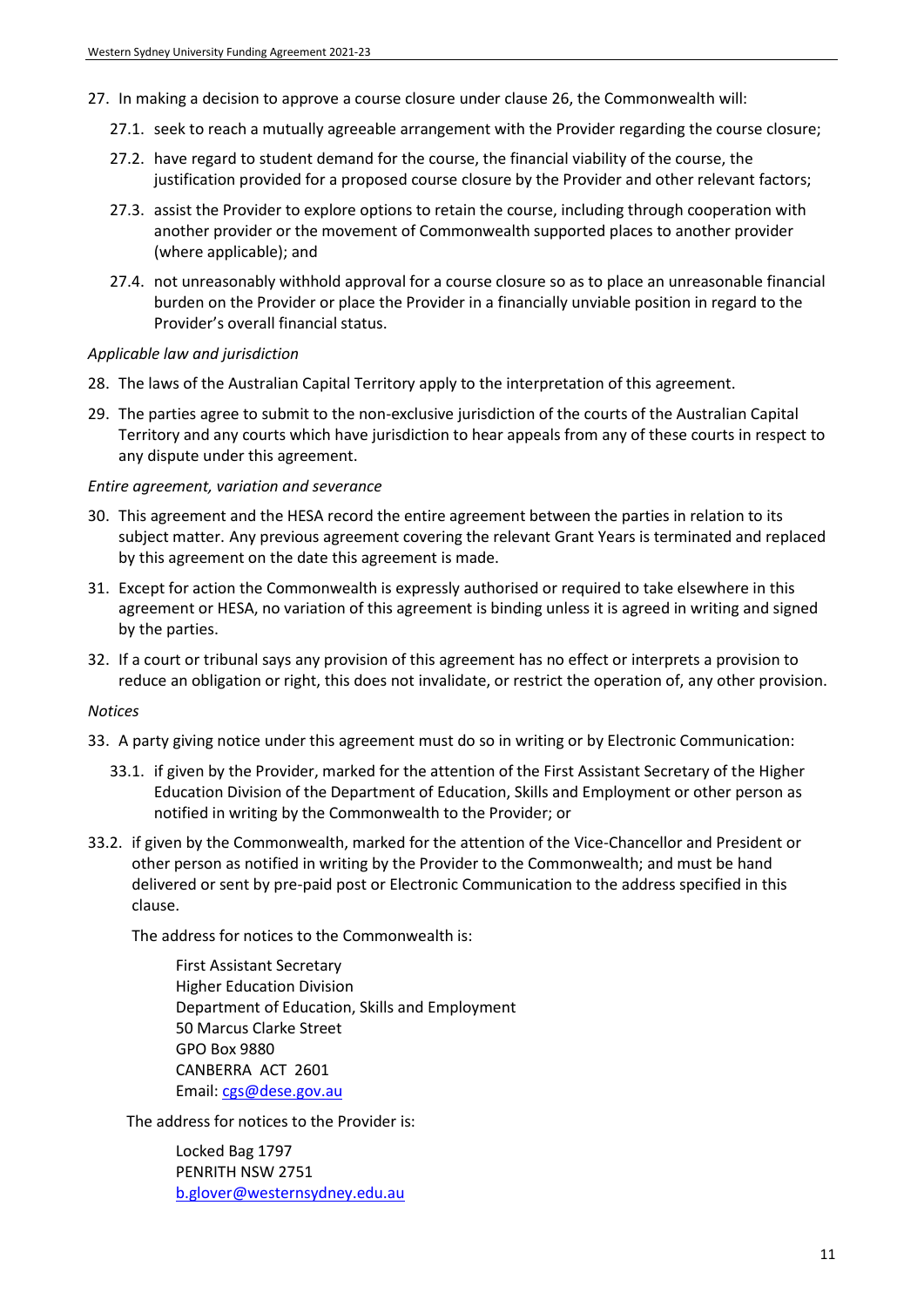- 34. A notice given under clause 33 is taken to be received:
	- 34.1. if hand delivered, on delivery;
	- 34.2. if sent by pre-paid post, 6 business days after the date of posting; or
	- 34.3. if sent by Electronic Communication, at the time that would be the time of receipt under section 14A of the *Electronic Transactions Act 1999*.

#### *Interpretation*

35. In this agreement including Attachment A and appendices, unless the contrary intention appears:

**'ABN'** has the same meaning as in section 41 of the *A New Tax System (Australian Business Number) Act 1999*;

**'CGS'** means Commonwealth Grant Scheme;

**'Commonwealth Grant'** is the grant payable to the Provider under Part 2-2 (Commonwealth Grant Scheme) of HESA;

**'course of study'** has the same meaning as in subclause 1(1) of Schedule 1 of HESA;

**'demand driven higher education course'** has the same meaning as in subclause 1(1) of Schedule 1 of HESA;

**'designated higher education course'** has the same meaning as in subclause 1(1) of Schedule 1 of HESA;

**'EFTSL'** has the same meaning as in subclause 1(1) of Schedule 1 of HESA;

**'Electronic Communication'** has the same meaning as in subsection 5(1) of the *Electronic Transactions Act 1999*;

**'funding clusters'** has the same meaning as set out in subclause 1(1) of Schedule 1 of HESA;

**'Grant Year'** has the same meaning as in subclause 1(1) of Schedule 1 of HESA;

**'higher education course'** has the same meaning as in clause 1 of Schedule 1 of HESA;

**'HESA'** means the *Higher Education Support Act 2003*;

**'Indigenous person'** has the same meaning as in subclause 1(1) of Schedule 1 of HESA;

**'maximum basic grant amount' or 'MBGA'** has the same meaning as in subclause 1(1) of Schedule 1 of HESA;

**'National Law'** means (a) for a state or territory other than Western Australia – the Health Practitioner Regulation National Law as set out in the Schedule to the *Health Practitioner Regulation National Law Act 2009 (Qld)* as it applies (with or without modification) as a law of the State or Territory; and (b) for Western Australia – the legislation enacted by the *Health Regulation National Law (WA) Act 2010* that corresponds to the Health Practitioner Regulation National Law;

**'number of Commonwealth supported places'** has the same meaning as in subclause 1(1) of Schedule 1 of HESA;

**'regional area'** has the same meaning as in subclause 1(1) of Schedule 1 of HESA;

**'remote area'** has the same meaning as in subclause 1(1) of Schedule 1 of HESA;

**'total basic grant amount'** has the same meaning as in subclause 1(1) of Schedule 1 of HESA.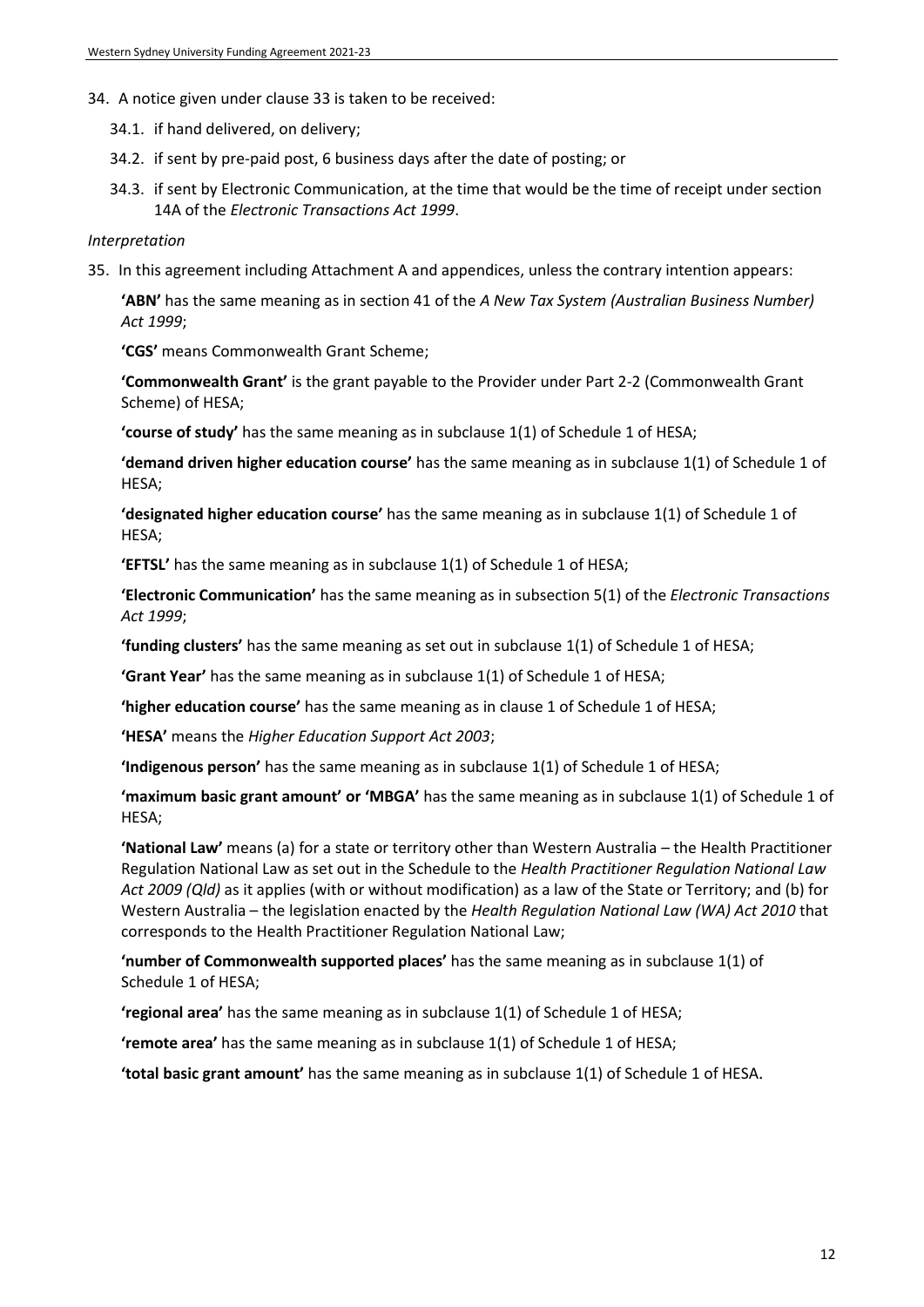- 36. In this agreement, unless the contrary intention appears:
	- 36.1. words in the singular include the plural and vice versa;
	- 36.2. clause headings or words in bold format are inserted for convenience only, and have no effect in limiting or extending the language of provisions;
	- 36.3. all references to dollars are to Australian dollars;
	- 36.4. unless stated otherwise, a reference to legislation is to legislation of the Commonwealth, as amended from time to time;
	- 36.5. an uncertainty or ambiguity in the meaning of a provision of this agreement will not be interpreted against a party just because that party prepared that provision;
	- 36.6. where a word or phrase is given a defined meaning, any other part of speech or grammatical form of that word or phrase has a corresponding meaning; and
	- 36.7. where a word or phrase is not specifically defined in this agreement and the word or phrase occurs in the *Higher Education Support Act 2003*, the word or phrase will have the same meaning as in that Act.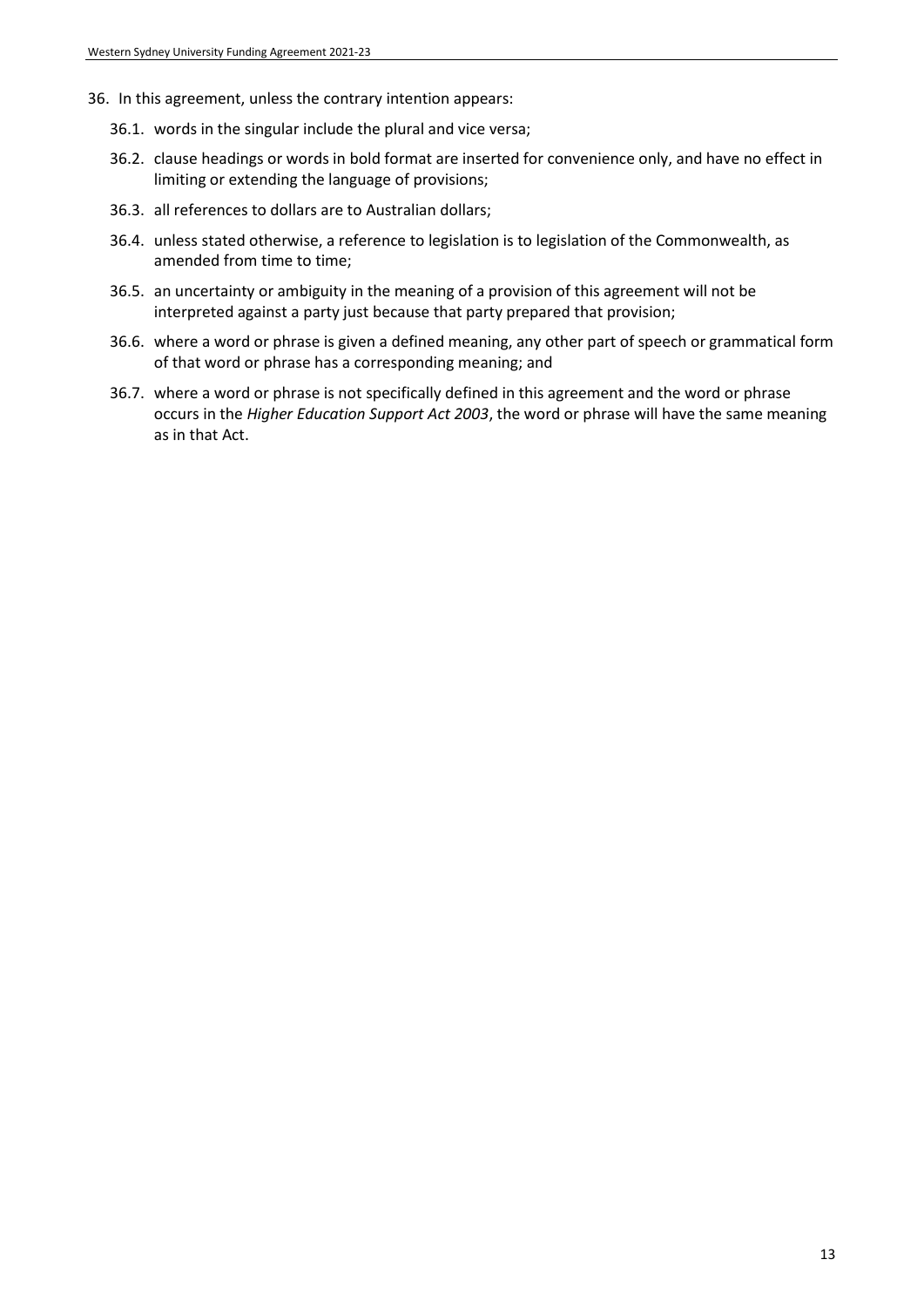# **SIGNED for and on behalf of**

THE COMMONWEALTH OF AUSTRALIA

by Danielle Donegan, Acting First Assistant Secretary, Higher Education Division of the Department of Education, Skills and Employment as delegate of the Minister for Education.

**Signed by**  Danielle Donegan

**Date:** 13 January 2021

**In the presence of: Signed by**  Drew Menzies-McVey

**Position of witness** 

Assistant Secretary

**SIGNED for and on behalf of** Western Sydney University

**Signed by**  Professor Barney Glover

**Position**  Vice-Chancellor and President

**In the presence of: Signed by**  Maree Oliver

**Position or profession of witness**  Principal Executive Assistant to the Vice-Chancellor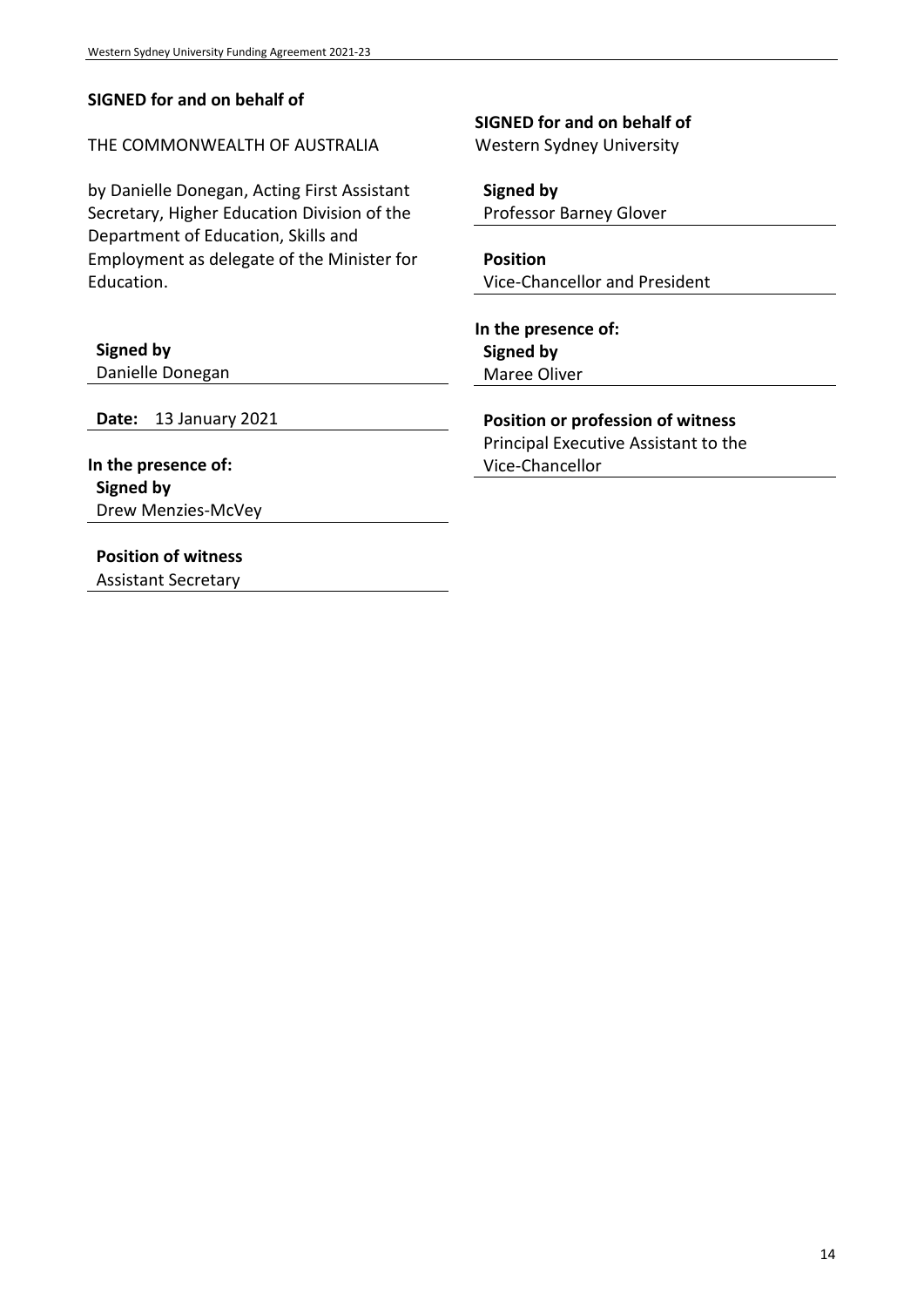#### **Appendix 1**

|      | Base MBGA     | <b>National Priority</b><br><b>Places</b> | Innovative Places | Short<br>Courses | <b>Total MBGA</b> |
|------|---------------|-------------------------------------------|-------------------|------------------|-------------------|
| 2021 | \$270,354,336 | \$12,446,688                              | \$406,250         | \$12,456,125     | \$295,663,399     |
| 2022 | \$263,584,424 | \$9,521,716                               | \$727,256         | \$0              | \$273,833,396     |
| 2023 | \$260,683,791 | \$7,284,113                               | \$983,102         | \$0              | \$268,951,006     |

#### **Table 1a. MBGA for 2021-23 grant years for higher education courses**

#### **Maximum basic grant amount for higher education courses**

- 1. The maximum basic grant amount for higher education courses is calculated by:
	- 1.1. applying indexation consistent with the methodology set out in Part 5-6 of HESA; and
	- 1.2. applying the growth factors in the following table for each of the Provider's campuses.

| <b>Campus</b>   | <b>Remoteness</b><br><b>Classification</b> | 2021 Factor | 2022 Factor | 2023 Factor |
|-----------------|--------------------------------------------|-------------|-------------|-------------|
|                 |                                            |             |             |             |
| Sydney City     | Low metro                                  | 0.37%       | 0.64%       | 0.85%       |
| Blacktown       | High metro                                 | 0.91%       | 1.61%       | 2.12%       |
| Parramatta      | Low metro                                  | 0.37%       | 0.64%       | 0.85%       |
| Liverpool       | High metro                                 | 0.91%       | 1.61%       | 2.12%       |
| Bankstown       | Low metro                                  | 0.37%       | 0.64%       | 0.85%       |
| Campbelltown    | High metro                                 | 0.91%       | 1.61%       | 2.12%       |
| Penrith         | Low metro                                  | 0.37%       | 0.64%       | 0.85%       |
| Hawkesbury      | Low metro                                  | 0.37%       | 0.64%       | 0.85%       |
| Lithgow         | Regional                                   | 1.28%       | 2.26%       | 2.98%       |
| Parramatta City | Low metro                                  | 0.37%       | 0.64%       | 0.85%       |
| Westmead        | Low metro                                  | 0.37%       | 0.64%       | 0.85%       |

- 2. The maximum basic grant amount for higher education courses for a year also includes the following amounts that are contingent on meeting performance-based funding requirements in each year:
	- In 2021, performance-based funding is \$3,152,801
	- In 2022, performance-based funding is \$6,291,944
	- In 2023, performance-based funding is \$9,327,498
- 3. If the provider does not meet the performance-based funding requirements, the Provider's MBGA for a year will be adjusted to remove the performance-based funding amount specified above.
- 4. The maximum basic grant amount for higher education courses includes funding for short courses as set out below. The Provider must use the funding in Table 1b to deliver the short courses shown in the table.
- 5. Subject to the requirements of the *Higher Education Standards Framework (Threshold Standards) 2015*, the Provider commits to grant credit for units of study undertaken as part of any undergraduate certificate listed in Table 1b if those units may also contribute to a different higher education award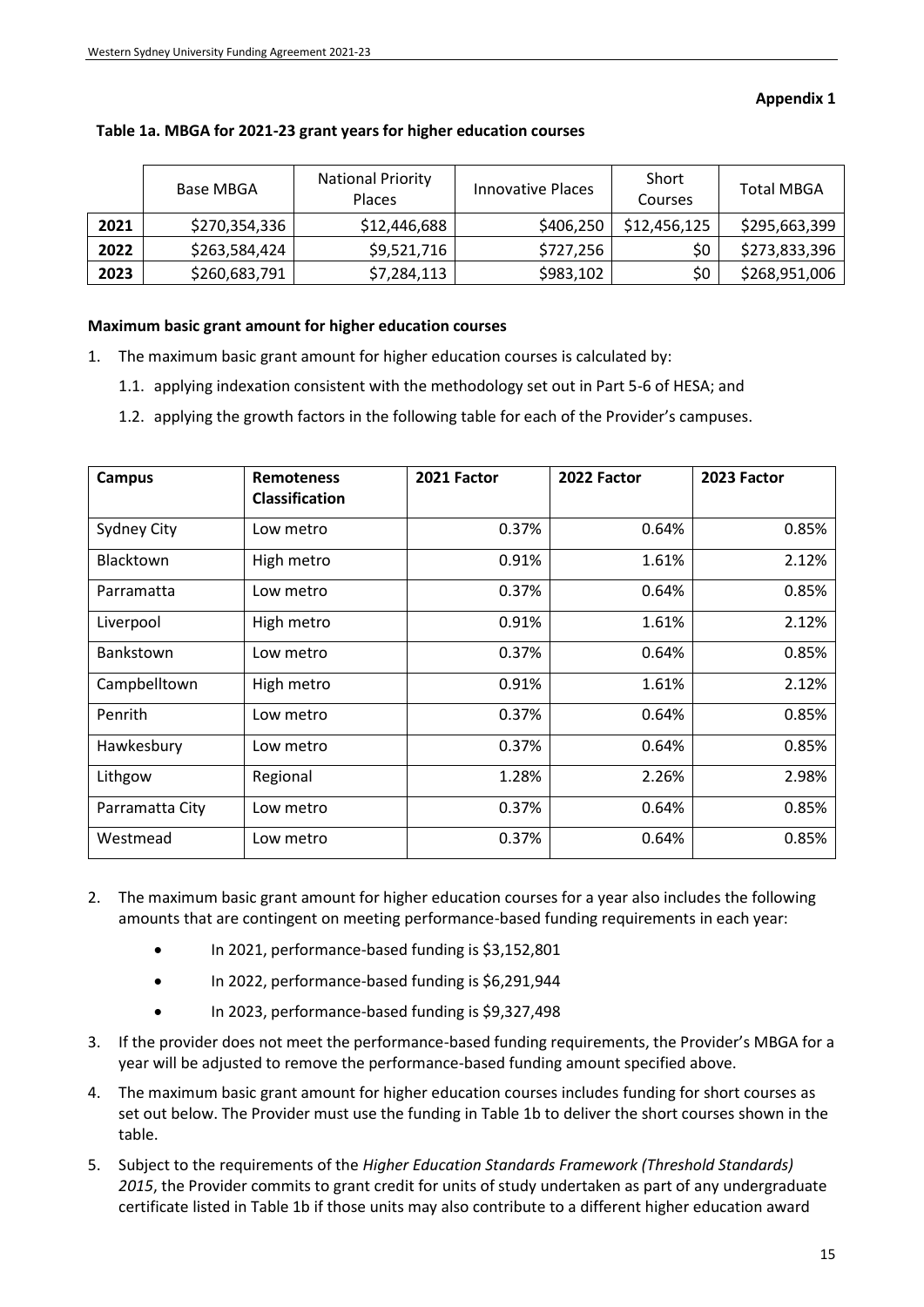that a student enrols in subsequent to completing the undergraduate certificate, including but not limited to those set out in Table 1b.

| <b>Course type</b>        | Course name                                                                        | Course(s) the short<br>course can articulate                  | <b>Total CGS</b><br>funding for |
|---------------------------|------------------------------------------------------------------------------------|---------------------------------------------------------------|---------------------------------|
|                           |                                                                                    | to                                                            | short courses                   |
| Undergraduate Certificate | Undergraduate Certificate in<br><b>Aged Care Support</b>                           | Diploma in Health<br>Science                                  | \$463,750                       |
| Undergraduate Certificate | Undergraduate Certificate in<br><b>Business Management</b>                         | Diploma in Business                                           | \$27,500                        |
| Undergraduate Certificate | Undergraduate Certificate in<br><b>Construction Management</b>                     | Diploma in Building<br>Design Management                      | \$662,500                       |
|                           |                                                                                    | Diploma in<br>Construction<br>Technology                      |                                 |
| Undergraduate Certificate | Undergraduate Certificate in<br><b>Counselling and Mental Health</b>               | Diploma in Social<br>Science                                  | \$3,312,500                     |
|                           |                                                                                    | Diploma in Criminal<br>and Community<br>Justice               |                                 |
| Undergraduate Certificate | Undergraduate Certificate in<br>Cybersecurity, Cybercrime and<br>Behaviour         | <b>Bachelor of</b><br>Cybersecurity and<br>Behaviour          | \$662,500                       |
|                           |                                                                                    | Diploma in<br>Information and<br>Communications<br>Technology |                                 |
| Undergraduate Certificate | Undergraduate Certificate in<br><b>Disability Care Support</b>                     | Diploma in Health<br>Science                                  | \$331,250                       |
| Undergraduate Certificate | Undergraduate Certificate in<br><b>Early Childhood Studies</b>                     | Diploma in Arts<br>(Pathway to Teaching<br>Primary)           | \$331,250                       |
| Undergraduate Certificate | Undergraduate Certificate in<br>Engineering                                        | Diploma in<br>Engineering<br>Associate Degree in              | \$406,250                       |
|                           |                                                                                    | Engineering                                                   |                                 |
| Undergraduate Certificate | Undergraduate Certificate in<br><b>Environmental Sustainability</b>                | Diploma in Science                                            | \$650,000                       |
| Undergraduate Certificate | Undergraduate Certificate in<br><b>Health Services Management</b>                  | Diploma in Health<br>Science                                  | \$331,250                       |
| Undergraduate Certificate | Undergraduate Certificate in<br>Information and<br><b>Communication Technology</b> | Diploma in<br>Information and<br>Communications<br>Technology | \$662,500                       |
| Undergraduate Certificate | Undergraduate Certificate in<br><b>Public Health Support</b>                       | Diploma in Health<br>Science                                  | \$331,250                       |

# **Table 1b. Allocated short courses**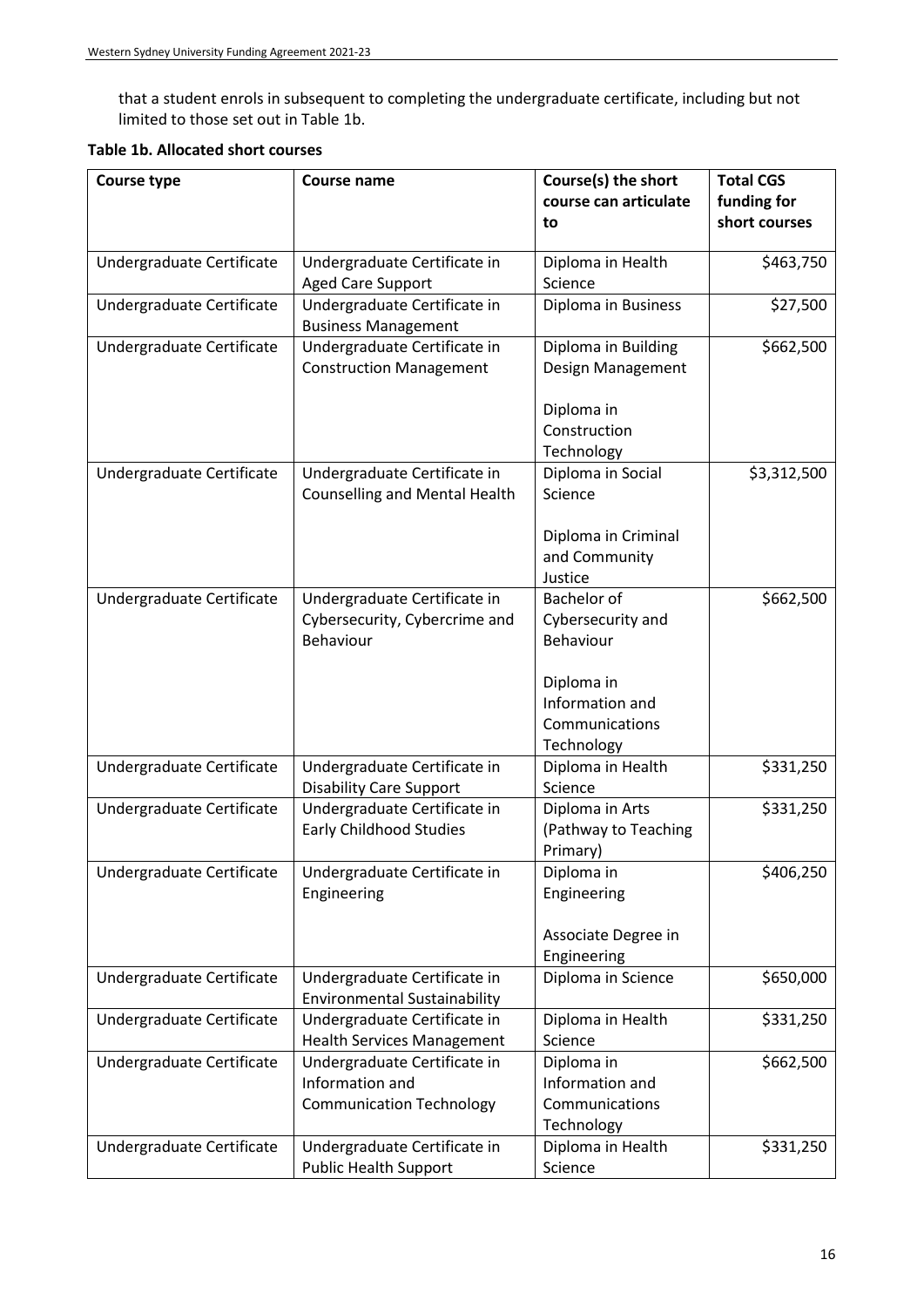| <b>Course type</b>          | Course name                                                              | Course(s) the short<br>course can articulate<br>to | <b>Total CGS</b><br>funding for<br>short courses |
|-----------------------------|--------------------------------------------------------------------------|----------------------------------------------------|--------------------------------------------------|
| Undergraduate Certificate   | Undergraduate Certificate in<br>Science                                  | Diploma in Science                                 | \$243,750                                        |
| Undergraduate Certificate   | Undergraduate Certificate in<br>Youth Work                               | Diploma in Social<br>Science                       | \$331,250                                        |
| <b>Graduate Certificate</b> | Graduate Certificate in<br>Accounting                                    |                                                    | \$5,500                                          |
| <b>Graduate Certificate</b> | Graduate Certificate in Aged<br>Care Management                          |                                                    | \$11,000                                         |
| <b>Graduate Certificate</b> | Graduate Certificate in Allergic<br><b>Diseases</b>                      |                                                    | \$135,000                                        |
| <b>Graduate Certificate</b> | Graduate Certificate in Bushfire<br>Protection                           |                                                    | \$162,500                                        |
| <b>Graduate Certificate</b> | <b>Graduate Certificate in Business</b>                                  |                                                    | \$13,750                                         |
| Graduate Certificate        | <b>Graduate Certificate in Business</b><br>Administration                |                                                    | \$5,500                                          |
| <b>Graduate Certificate</b> | Graduate Certificate in Child<br>and Family Health (Karitane)            |                                                    | \$650,000                                        |
| <b>Graduate Certificate</b> | Graduate Certificate in<br><b>Cybersecurity and Data</b><br>Resilience   |                                                    | \$331,250                                        |
| <b>Graduate Certificate</b> | Graduate Certificate in Data<br>Science                                  |                                                    | \$99,375                                         |
| <b>Graduate Certificate</b> | Graduate Certificate in Digital<br>Marketing                             |                                                    | \$27,500                                         |
| <b>Graduate Certificate</b> | Graduate Certificate in Financial<br>Planning                            |                                                    | \$5,500                                          |
| <b>Graduate Certificate</b> | Graduate Certificate in Fire<br><b>Safety Engineering</b>                |                                                    | \$162,500                                        |
| <b>Graduate Certificate</b> | Graduate Certificate in<br>Interpretation and Translation                |                                                    | \$325,000                                        |
| <b>Graduate Certificate</b> | Graduate Certificate in Mental<br><b>Health Nursing</b>                  |                                                    | \$243,750                                        |
| <b>Graduate Certificate</b> | Graduate Certificate in<br><b>Operations Management</b>                  |                                                    | \$27,500                                         |
| <b>Graduate Certificate</b> | Graduate Certificate in Person-<br>centred Diabetes Care &<br>Education  |                                                    | \$675,000                                        |
| <b>Graduate Certificate</b> | Graduate Certificate in Primary<br><b>Mathematics Education</b>          | \$331,250                                          |                                                  |
| <b>Graduate Certificate</b> | Graduate Certificate in Primary<br>Science                               | \$66,250                                           |                                                  |
| <b>Graduate Certificate</b> | Graduate Certificate in Project<br>Management                            |                                                    | \$27,500                                         |
| <b>Graduate Certificate</b> | Graduate Certificate in<br><b>Secondary STEM Education</b>               |                                                    | \$66,250                                         |
| <b>Graduate Certificate</b> | Graduate Certificate in<br><b>Stockbroking and Financial</b><br>Advising |                                                    | \$5,500                                          |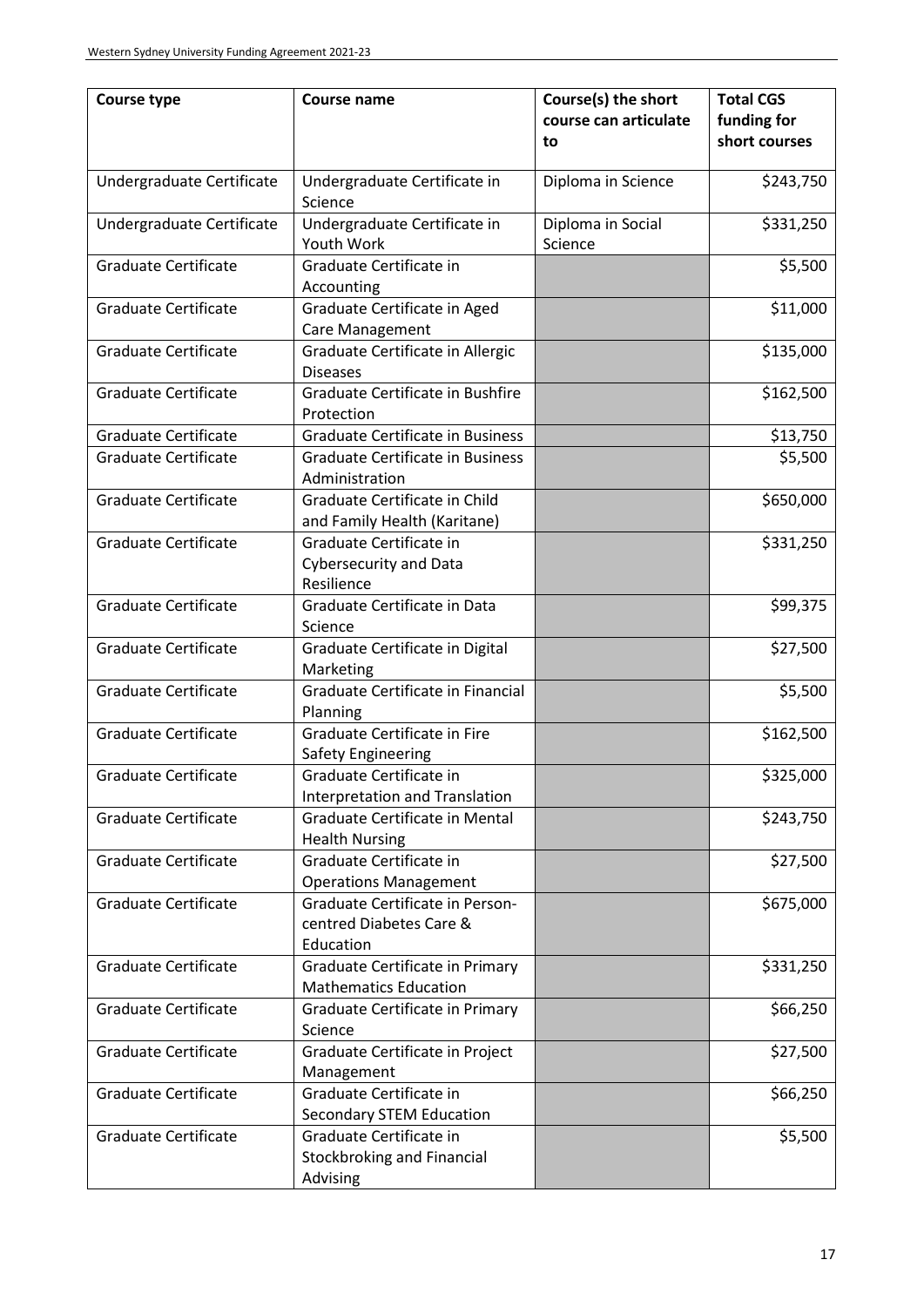| Course type          | Course name                  | Course(s) the short<br>course can articulate<br>to | <b>Total CGS</b><br>funding for<br>short courses |
|----------------------|------------------------------|----------------------------------------------------|--------------------------------------------------|
| Graduate Certificate | Graduate Certificate in User |                                                    | \$331,250                                        |
|                      | <b>Experience and Design</b> |                                                    |                                                  |
| <b>Total</b>         |                              |                                                    | \$12,456,125                                     |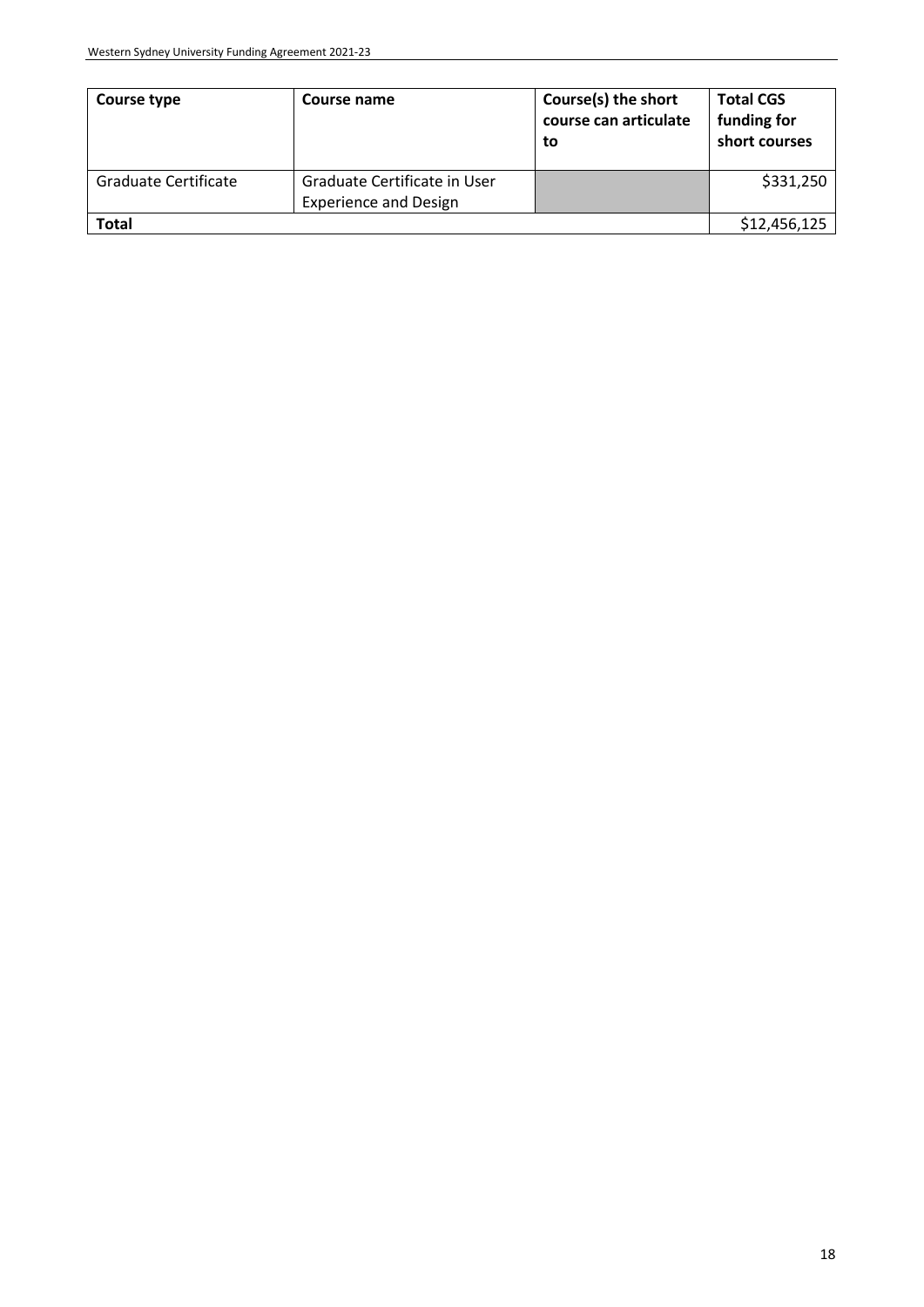#### **Appendix 2**

|              | Number of<br>undergraduate<br>medical places<br>(EFTSL) | Number of<br>postgraduate<br>medical places<br>(EFTSL) | <b>Total number of</b><br>Commonwealth<br>supported places<br>(EFTSL) | <b>Total CGS</b><br>funding for<br>designated<br>higher education<br>courses |
|--------------|---------------------------------------------------------|--------------------------------------------------------|-----------------------------------------------------------------------|------------------------------------------------------------------------------|
| <b>Total</b> | 504                                                     | 0                                                      | 504                                                                   | \$13,608,000                                                                 |

#### **Table 2a: Allocation of Commonwealth supported places for designated higher education courses for 2021**

#### **Table 2b: Allocation of Commonwealth supported places for designated higher education courses for 2022**

|              | Number of<br>undergraduate<br>medical places<br>(EFTSL) | Number of<br>postgraduate<br>medical places<br>(EFTSL) | Total number of<br>Commonwealth<br>supported places<br>(EFTSL) | <b>Total CGS</b><br>funding for<br>designated<br>higher education<br>courses |
|--------------|---------------------------------------------------------|--------------------------------------------------------|----------------------------------------------------------------|------------------------------------------------------------------------------|
| <b>Total</b> | 503                                                     | 0                                                      | 503                                                            | \$13,893,363                                                                 |

#### **Table 2c: Allocation of Commonwealth supported places for designated higher education courses for 2023**

|              | Number of<br>undergraduate<br>medical places<br>(EFTSL) | Number of<br>postgraduate<br>medical places<br>(EFTSL) | Total number of<br>Commonwealth<br>supported places<br>(EFTSL) | <b>Total CGS</b><br>funding for<br>designated<br>higher education<br>courses |
|--------------|---------------------------------------------------------|--------------------------------------------------------|----------------------------------------------------------------|------------------------------------------------------------------------------|
| <b>Total</b> | 502                                                     | 0                                                      | 502                                                            | \$14,184,512                                                                 |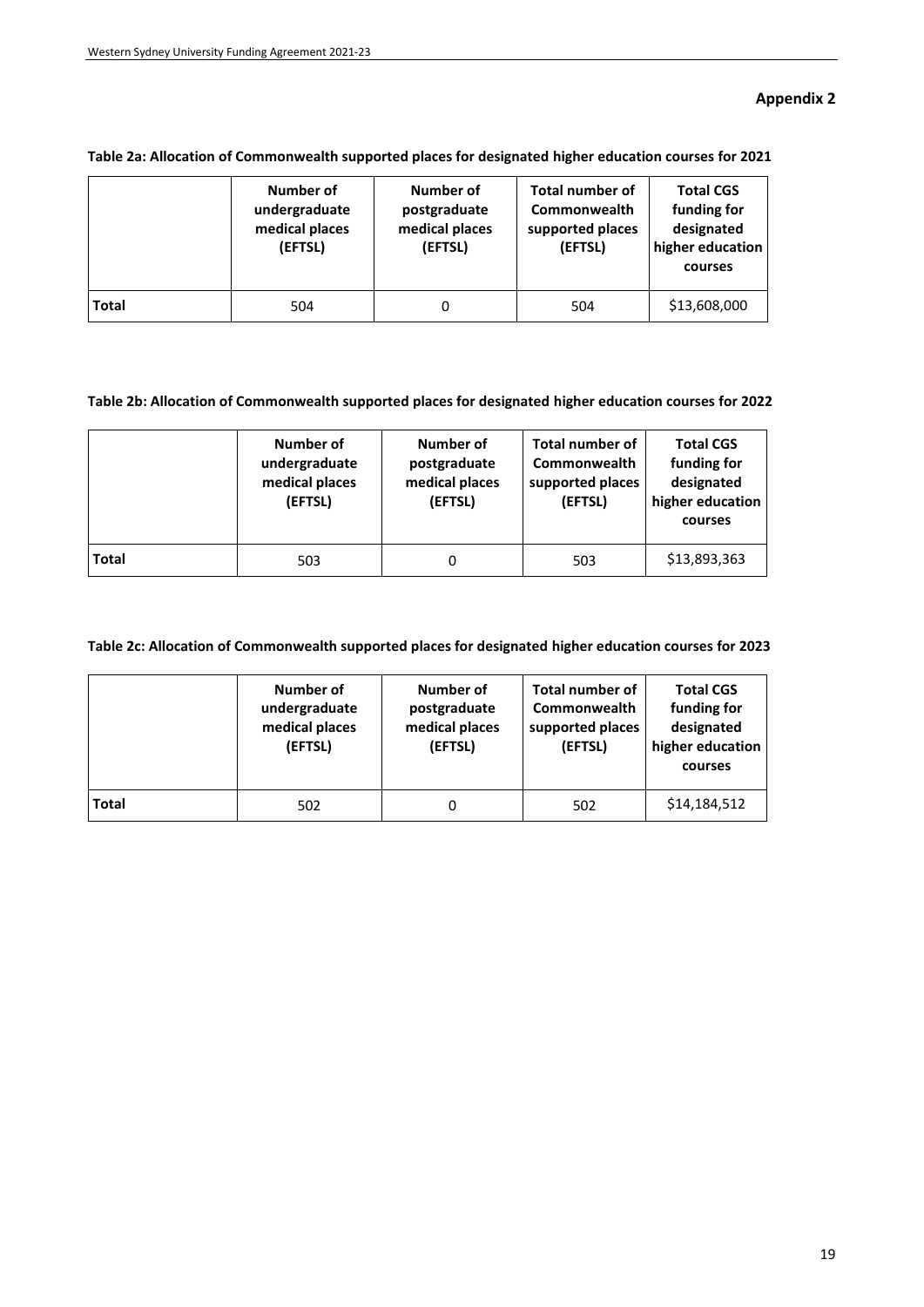#### **Appendix 3**

# **Indigenous, Regional and Low Socio-Economic Status Attainment Fund**

- 1. In 2021, the Indigenous, Regional and Low Socio-Economic Status Attainment Fund (IRLSAF) consists of five components:
	- a) Higher Education Participation and Partnerships Program (HEPPP);
	- b) National Priorities Pool Program;
	- c) Regional Partnerships Project Pool Program;
	- d) Regional Loading Program (RLP); and
	- e) Enabling Loading Program (ELP);

# **IRLSAF funding**

- 2. Grant amounts for the HEPPP, RLP and ELP in 2021 are calculated using the method specified for the relevant component in Divisions 1, 4 and 5 of Part 3 of Chapter 1 of the *Other Grants Guidelines (Education) 2012* (see paragraph 41-30(a) of the Act) and are estimated in Table 3a below.
	- HEPPP funding for eligible providers is calculated using the formula specified at section 1.47 of Division 1 of Part 3 of Chapter 1 of the *Other Grants Guidelines (Education) 2012*.
	- The National Priorities Pool Program and Regional Partnerships Project Pool Program are subject to a competitive grants processes and any funding under these programs will be granted separately.
	- RLP funding for eligible providers is calculated using the formula specified at section 1.59 of Division 4 of Part 3 of Chapter 1 of the *Other Grants Guidelines (Education) 2012*.
	- ELP funding for eligible providers is calculated using the formula specified at section 1.61 of Division 5 of Part 3 of Chapter 1 of the *Other Grants Guidelines (Education) 2012*.

**Table 3a. 2021 HEPPP, RLP and ELP funding**

| Program    | 2021         |
|------------|--------------|
| HEPPP*     | \$10,296,563 |
| <b>RLP</b> | \$0          |
| <b>ELP</b> | \$659,523    |

# **Allocation of places for the purposes of the ELP**

3. For the purposes of section 1.61.1 of Division 5 of Part 3 of Chapter 1 of the *Other Grants Guidelines (Education) 2012*, the number of Commonwealth supported places allocated to the Provider for 2021- 2023 is 191.0.

# **HEPPP reporting requirements**

4. For the purposes of section 1.50 of Division 1 of Part 3 of Chapter 1 of the *Other Grants Guidelines (Education) 2012*, the HEPPP reporting requirements in 2021 are as per Table 3b below. The Department will provide reporting templates to the Provider in early 2021 via email which the Provider must use when submitting the reports. All reports are to be submitted to [equity@dese.gov.au.](mailto:equity@dese.gov.au)